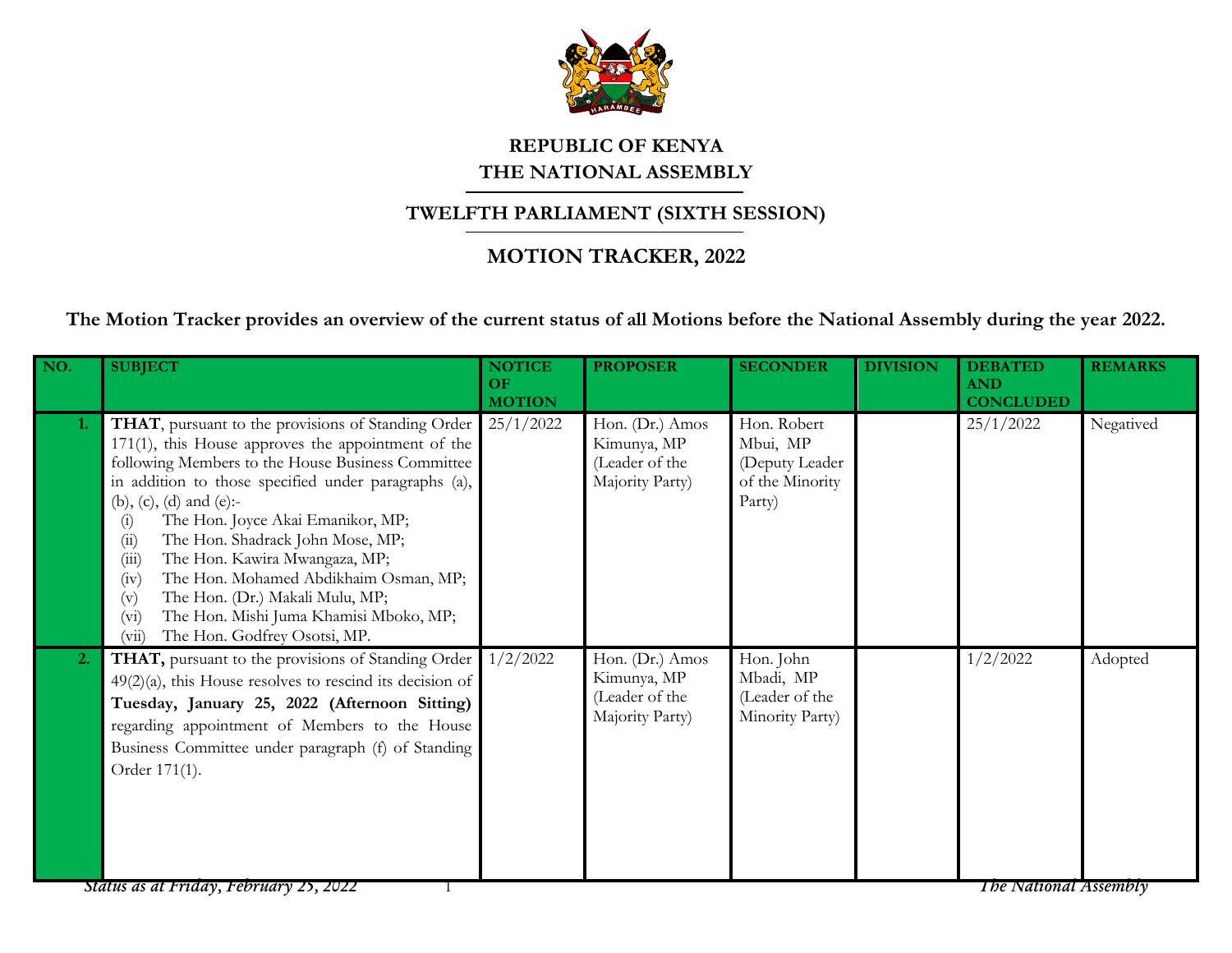| NO. | <b>SUBJECT</b>                                                                                                                                                                                                                                                                                                                                                                                                                                                                                                                                                                                                                                                                                                                                                                                                                                                                                                                                                                                           | <b>NOTICE</b><br>OF<br><b>MOTION</b> | <b>PROPOSER</b>                                                     | <b>SECONDER</b>                                                                               | <b>DIVISION</b> | <b>DEBATED</b><br><b>AND</b><br><b>CONCLUDED</b> | <b>REMARKS</b> |
|-----|----------------------------------------------------------------------------------------------------------------------------------------------------------------------------------------------------------------------------------------------------------------------------------------------------------------------------------------------------------------------------------------------------------------------------------------------------------------------------------------------------------------------------------------------------------------------------------------------------------------------------------------------------------------------------------------------------------------------------------------------------------------------------------------------------------------------------------------------------------------------------------------------------------------------------------------------------------------------------------------------------------|--------------------------------------|---------------------------------------------------------------------|-----------------------------------------------------------------------------------------------|-----------------|--------------------------------------------------|----------------|
| 3.  | THAT, pursuant to the provisions of Standing Order<br>$171(1)(f)$ , this House approves the appointment of the<br>following Members to the House Business Committee<br>in addition to those specified under paragraphs (a),<br>(b), (c), (d) and (e):-<br>The Hon. Joyce Akai Emanikor, MP;<br>(i)<br>The Hon. Shadrack John Mose, MP;<br>(ii)<br>The Hon. Kawira Mwangaza, MP;<br>(iii)<br>The Hon. Mohamed Abdikhaim Osman, MP;<br>(iv)<br>The Hon. (Dr.) Makali Mulu, MP;<br>(v)<br>The Hon. Mishi Juma Khamisi Mboko, MP;<br>(v <sub>i</sub> )<br>The Hon. Godfrey Osotsi, MP.<br>(vii)                                                                                                                                                                                                                                                                                                                                                                                                              | 1/2/2022                             | Hon. (Dr.) Amos<br>Kimunya, MP<br>(Leader of the<br>Majority Party) | Hon. John<br>Mbadi, MP<br>(Leader of the<br>Minority Party)                                   |                 | 1/2/2022                                         | Adopted        |
| 4.  | THAT, notwithstanding the provisions of Standing<br>Order 97(4), this House orders that, each speech in a<br>debate on Bills sponsored by a Committee, the<br>Leader of the Majority Party or the Leader of the<br>Minority Party be limited as follows:- A maximum of<br>forty five (45) minutes for the Mover, in moving and<br>fifteen minutes (15) in replying, a maximum of thirty<br>(30) minutes for the Chairperson of the relevant<br>Committee (if the Bill is not sponsored by the<br>relevant Committee), and a maximum of ten (10)<br>minutes for any other Member speaking, except the<br>Leader of the Majority Party and the Leader of the<br>Minority Party, who shall be limited to a maximum of<br>fifteen Minutes (15) each (if the Bill is not sponsored<br>by either of them); and that priority in speaking be<br>accorded to the Leader of the Majority Party, the<br>Leader of the Minority Party and the Chairperson of<br>the relevant Departmental Committee, in that order. | 2/2/2022                             | Hon. (Dr.) Amos<br>Kimunya, MP<br>(Leader of the<br>Majority Party) | Hon. (Dr.)<br>Rachel Nyamai,<br>MP<br>(Chairperson,<br>Departmental<br>Committee on<br>Lands) |                 | 2/2/2022                                         | Adopted        |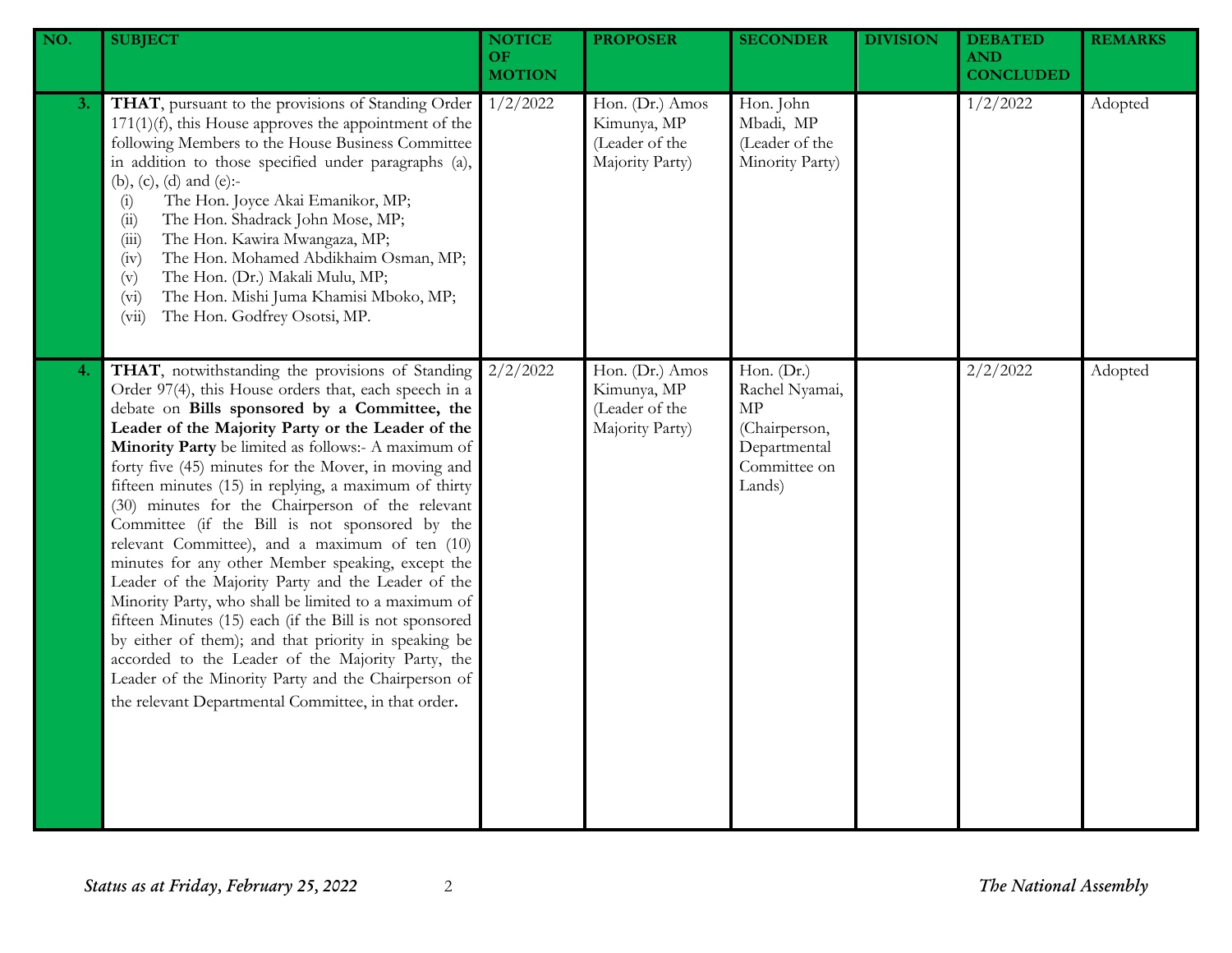| NO. | <b>SUBJECT</b>                                                                                                                                                                                                                                                                                                                                                                                                                                                                                                                                                                                                                                                                                                                                                                                                                                                                                                                            | <b>NOTICE</b><br><b>OF</b><br><b>MOTION</b> | <b>PROPOSER</b>                                                     | <b>SECONDER</b>                                                       | <b>DIVISION</b> | <b>DEBATED</b><br><b>AND</b><br><b>CONCLUDED</b> | <b>REMARKS</b> |
|-----|-------------------------------------------------------------------------------------------------------------------------------------------------------------------------------------------------------------------------------------------------------------------------------------------------------------------------------------------------------------------------------------------------------------------------------------------------------------------------------------------------------------------------------------------------------------------------------------------------------------------------------------------------------------------------------------------------------------------------------------------------------------------------------------------------------------------------------------------------------------------------------------------------------------------------------------------|---------------------------------------------|---------------------------------------------------------------------|-----------------------------------------------------------------------|-----------------|--------------------------------------------------|----------------|
| 5.  | THAT, notwithstanding the provisions of Standing<br>Order 97(4), this House orders that, each speech in a<br>debate on Bills NOT sponsored by a Committee,<br>the Leader of the Majority Party or the Leader of<br>the Minority Party be limited as follows:- A<br>maximum of three hours and thirty minutes, with not<br>more than thirty (30) minutes for the Mover, in<br>moving and ten (10) minutes in replying, a maximum<br>of thirty (30) minutes for the Chairperson of the<br>relevant Committee and a maximum of ten (10)<br>minutes for any other Member speaking, except the<br>Leader of the Majority Party and the Leader of the<br>Minority Party, who shall be limited to a maximum of<br>fifteen Minutes (15) each; and that priority in speaking<br>be accorded to the Leader of the Majority Party, the<br>Leader of the Minority Party and the Chairperson of<br>the relevant Departmental Committee, in that order. | 2/2/2022                                    | Hon. (Dr.) Amos<br>Kimunya, MP<br>(Leader of the<br>Majority Party) | Hon. (Dr.)<br>James Nyikal,<br>MP<br>(Seme<br>Constituency)           |                 | 2/2/2022                                         | Adopted        |
| 6.  | THAT, notwithstanding the provisions of Standing<br>Order 97(4), this House orders that, each speech in a<br>debate on any Motion, including a Special motion<br>be limited in the following manner:- A maximum of<br>three hours with not more than twenty (20) minutes<br>for the Mover and ten (10) minutes for each other<br>Member speaking, except the Leader of the Majority<br>Party and the Leader of the Minority Party, who shall<br>be limited to a maximum of fifteen (15) minutes each,<br>and that ten (10) minutes before the expiry of the<br>time, the Mover shall be called upon to reply; and that<br>priority in speaking be accorded to the Leader of the<br>Majority Party, the Leader of the Minority Party and<br>the Chairperson of the relevant Departmental<br>Committee, in that order.                                                                                                                      | 2/2/2022                                    | Hon. (Dr.) Amos<br>Kimunya, MP<br>(Leader of the<br>Majority Party) | Hon. (Dr.)<br>David Eseli<br>Simiyu, MP<br>(Tongaren<br>Constituency) |                 | 2/2/2022                                         | Adopted        |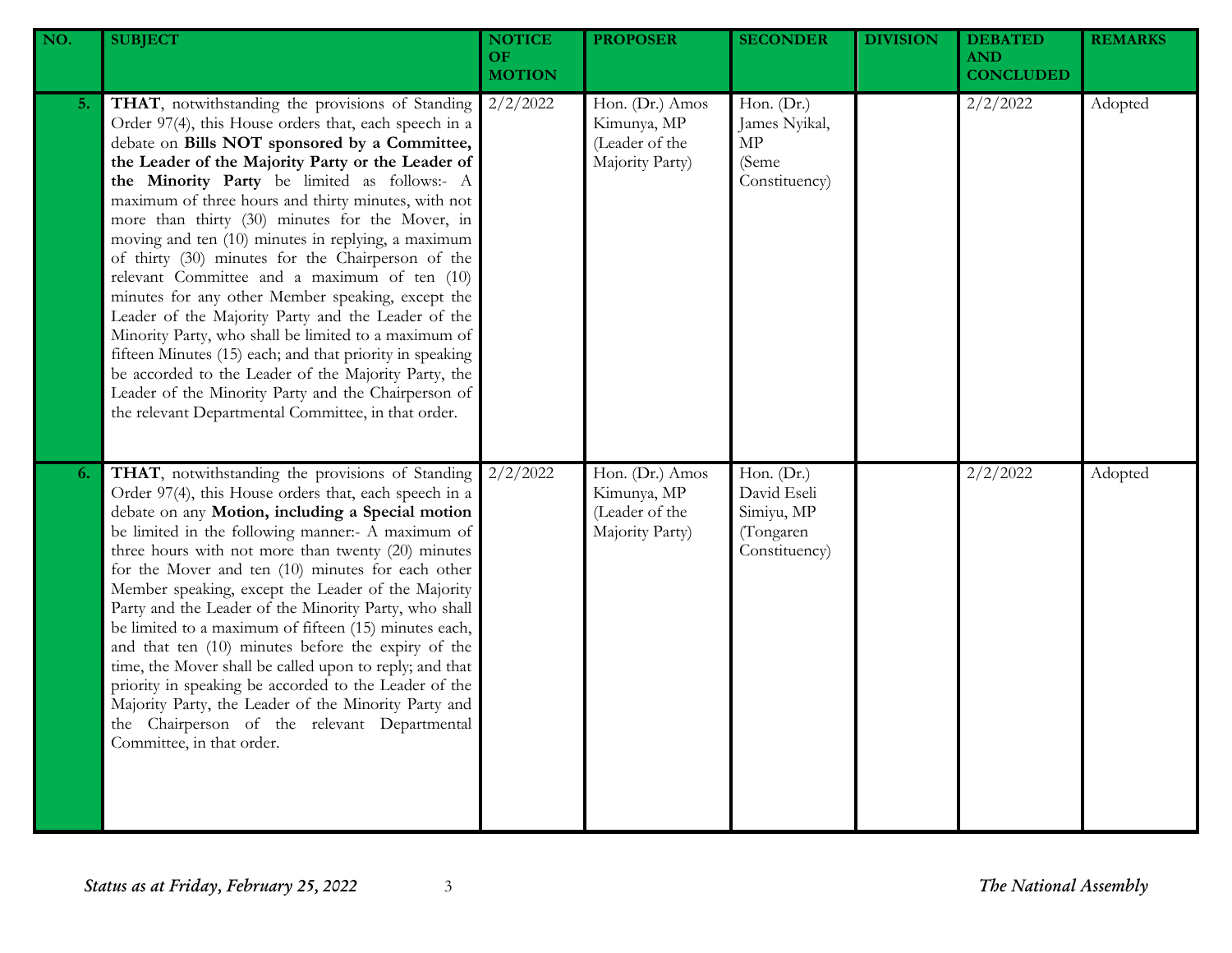| NO. | <b>SUBJECT</b>                                                                                                                                                                                                                                                                                                                                                                                                                                                                                                                                                                                                                                                                                                                                                                                                                                                                                                                                                                                                                                                                                                                            | <b>NOTICE</b><br>OF.<br><b>MOTION</b> | <b>PROPOSER</b>                                                     | <b>SECONDER</b>                                                                                           | <b>DIVISION</b> | <b>DEBATED</b><br><b>AND</b><br><b>CONCLUDED</b> | <b>REMARKS</b> |
|-----|-------------------------------------------------------------------------------------------------------------------------------------------------------------------------------------------------------------------------------------------------------------------------------------------------------------------------------------------------------------------------------------------------------------------------------------------------------------------------------------------------------------------------------------------------------------------------------------------------------------------------------------------------------------------------------------------------------------------------------------------------------------------------------------------------------------------------------------------------------------------------------------------------------------------------------------------------------------------------------------------------------------------------------------------------------------------------------------------------------------------------------------------|---------------------------------------|---------------------------------------------------------------------|-----------------------------------------------------------------------------------------------------------|-----------------|--------------------------------------------------|----------------|
| 7.  | THAT, notwithstanding the provisions of Standing<br>Order 97(4), this House orders that, each speech in a<br>debate on Committee Reports (except for Reports<br>of Audit Committees), including a Report of a Joint<br>Committee of the Houses of Parliament or any other<br>Report submitted to the House for which limitation<br>of time has not been specified, shall be limited as<br>follows:- A maximum of two and a half hours, with<br>not more than twenty (20) minutes for the Mover in<br>moving and five (5) minutes for any other Member<br>speaking, including the Chairperson of the relevant<br>Committee (if the Committee Report is not moved by<br>the Chairperson of the relevant Committee) except<br>the Leader of the Majority Party and the Leader of the<br>Minority Party, who shall be limited to a maximum of<br>ten $(10)$ minutes each, and that ten $(10)$ minutes<br>before the expiry of the time, the Mover shall be<br>called upon to reply; and further that priority in<br>speaking shall be accorded to the Leader of the<br>Majority Party and the Leader of the Minority Party,<br>in that order. | 2/2/2022                              | Hon. (Dr.) Amos<br>Kimunya, MP<br>(Leader of the<br>Majority Party) | Hon. (Dr.)<br>Makali Mulu,<br>$\ensuremath{\mathrm{MP}}$<br>(Kitui Central<br>Constituency)               |                 | 2/2/2022                                         | Adopted        |
| 8.  | THAT, notwithstanding the provisions of Standing<br>Order 97(4), this House orders that, each speech in<br>debate on Reports of Audit Committees (PIC,<br>PAC & SFAC) be limited as follows:- A maximum of<br>sixty (60) minutes for the Mover in moving and thirty<br>(30) minutes in replying, and a maximum of ten (10)<br>minutes for any other Member speaking, except the<br>Leader of the Majority Party and the Leader of the<br>Minority Party, who shall be limited to a maximum of<br>fifteen (15) minutes each; and that priority be<br>accorded to the Leader of the Majority Party and the<br>Leader of the Minority Party, in that order.                                                                                                                                                                                                                                                                                                                                                                                                                                                                                  | 2/2/2022                              | Hon. (Dr.) Amos<br>Kimunya, MP<br>(Leader of the<br>Majority Party) | Hon. Silas<br>Tiren, MP<br>(Chairperson,<br>Departmental<br>Committee on<br>Agriculture and<br>Livestock) |                 | 2/2/2022                                         | Adopted        |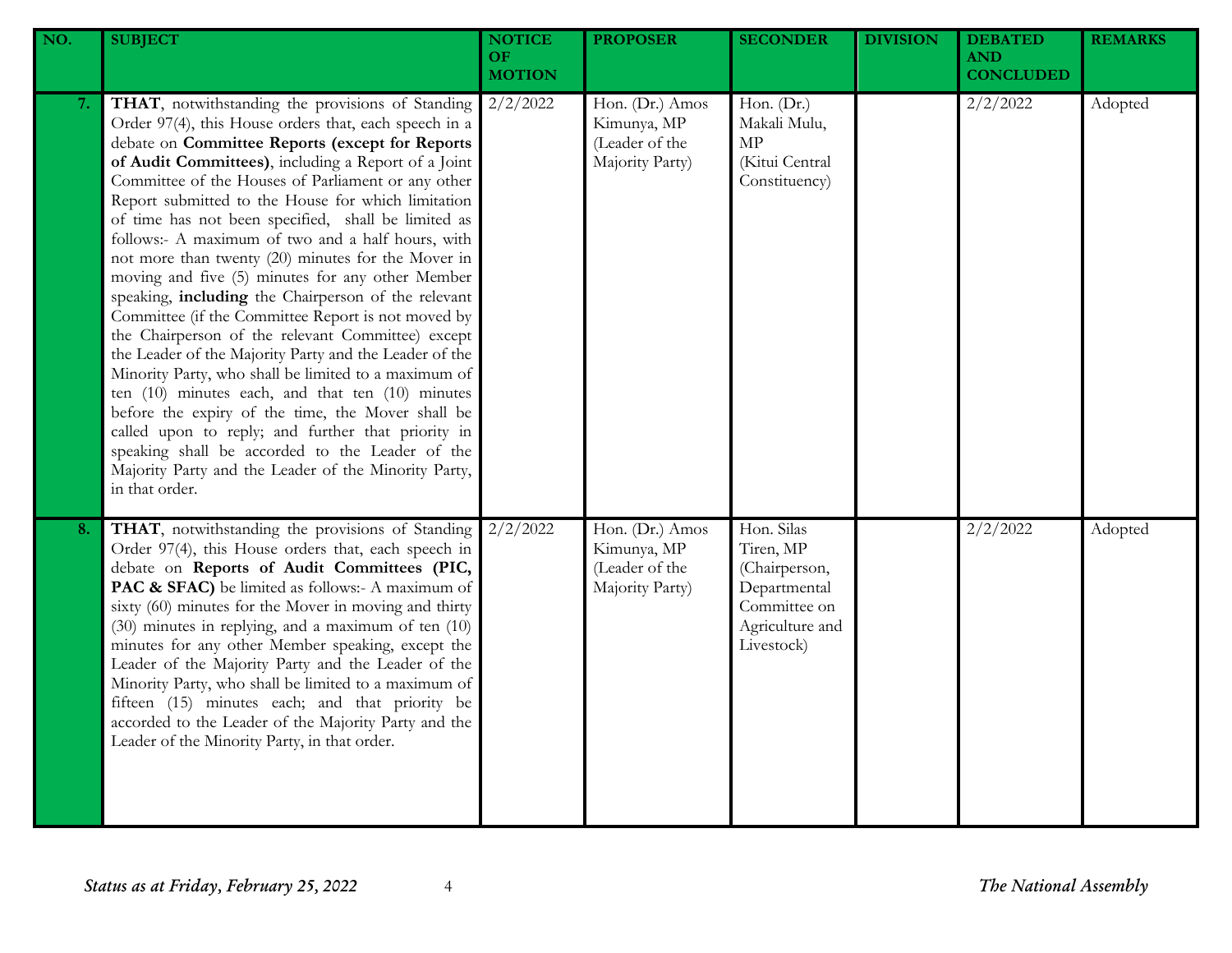| NO. | <b>SUBJECT</b>                                                                                                                                                                                                                                                                                                                                                                                                                                                                                                                                                                                                                                                                                                                                                                                                                                                                                                                                                                                                                                                                                                                                                                                                                                                                                                | <b>NOTICE</b><br><b>OF</b><br><b>MOTION</b> | <b>PROPOSER</b>                                                     | <b>SECONDER</b>                                               | <b>DIVISION</b> | <b>DEBATED</b><br><b>AND</b><br><b>CONCLUDED</b> | <b>REMARKS</b> |
|-----|---------------------------------------------------------------------------------------------------------------------------------------------------------------------------------------------------------------------------------------------------------------------------------------------------------------------------------------------------------------------------------------------------------------------------------------------------------------------------------------------------------------------------------------------------------------------------------------------------------------------------------------------------------------------------------------------------------------------------------------------------------------------------------------------------------------------------------------------------------------------------------------------------------------------------------------------------------------------------------------------------------------------------------------------------------------------------------------------------------------------------------------------------------------------------------------------------------------------------------------------------------------------------------------------------------------|---------------------------------------------|---------------------------------------------------------------------|---------------------------------------------------------------|-----------------|--------------------------------------------------|----------------|
| 9.  | THAT, notwithstanding the provisions of Standing<br>Order 97(4), this House orders that, each speech in a<br>debate on any Sessional Paper shall be limited as<br>follows:- A maximum of two and a half hours, with<br>not more than twenty (20) minutes for the Mover in<br>moving and five (5) minutes for any other Member<br>speaking, including the Leader of the Majority Party<br>and the Leader of the Minority Party and the<br>Chairperson of the relevant Committee (if the<br>Sessional Paper is not moved by the Chairperson of<br>the relevant Committee), and that ten (10) minutes<br>before the expiry of the time, the Mover shall be<br>called upon to reply; and further that priority in<br>speaking shall be accorded to the Leader of the<br>Majority Party and the Leader of the Minority Party,<br>in that order.                                                                                                                                                                                                                                                                                                                                                                                                                                                                    | 2/2/2022                                    | Hon. (Dr.) Amos<br>Kimunya, MP<br>(Leader of the<br>Majority Party) | Hon. Samuel<br>Atandi, MP<br>(Alego Usonga<br>Constituency)   |                 | 2/2/2022                                         | Adopted        |
| 10. | THAT, notwithstanding the provisions of Standing<br>Order 97(4) and in furtherance to the provisions of<br>Standing Order 24(6), this House orders that, debate<br>on the Motion on the Address by the President be<br>limited to no more than thirty (30) minutes for the<br>Mover in moving, twenty (20) minutes for the Leader<br>of the Minority Party, and ten (10) minutes each to<br>the Chairperson of the Departmental Committee on<br>Justice and Legal Affairs to speak on the Report<br>submitted under Article $132(1)(c)(i)$<br>of the<br>Constitution relating to the realisation of the national<br>values; the Chairperson of the Departmental<br>Committee on Defence and Foreign Relations to<br>speak on the Report submitted under Article<br>$132(1)(c)(iii)$ of the Constitution relating to the<br>progress made in fulfilling the international<br>obligations of the Republic; and the Chairperson of<br>the Departmental Committee on Administration and<br>National Security to speak on the Report submitted<br>under Article 240(7) of the Constitution relating to<br>the state of the security of the Country; and five (5)<br>minutes for any other Member speaking, and that ten<br>(10) minutes before the expiry of the time, the Mover<br>shall be called upon to reply. | 2/2/2022                                    | Hon. (Dr.) Amos<br>Kimunya, MP<br>(Leader of the<br>Majority Party) | Hon. Maoka<br>Maore, MP<br>(Deputy<br>Majority Party<br>Whip) |                 | 2/2/2022                                         | Adopted        |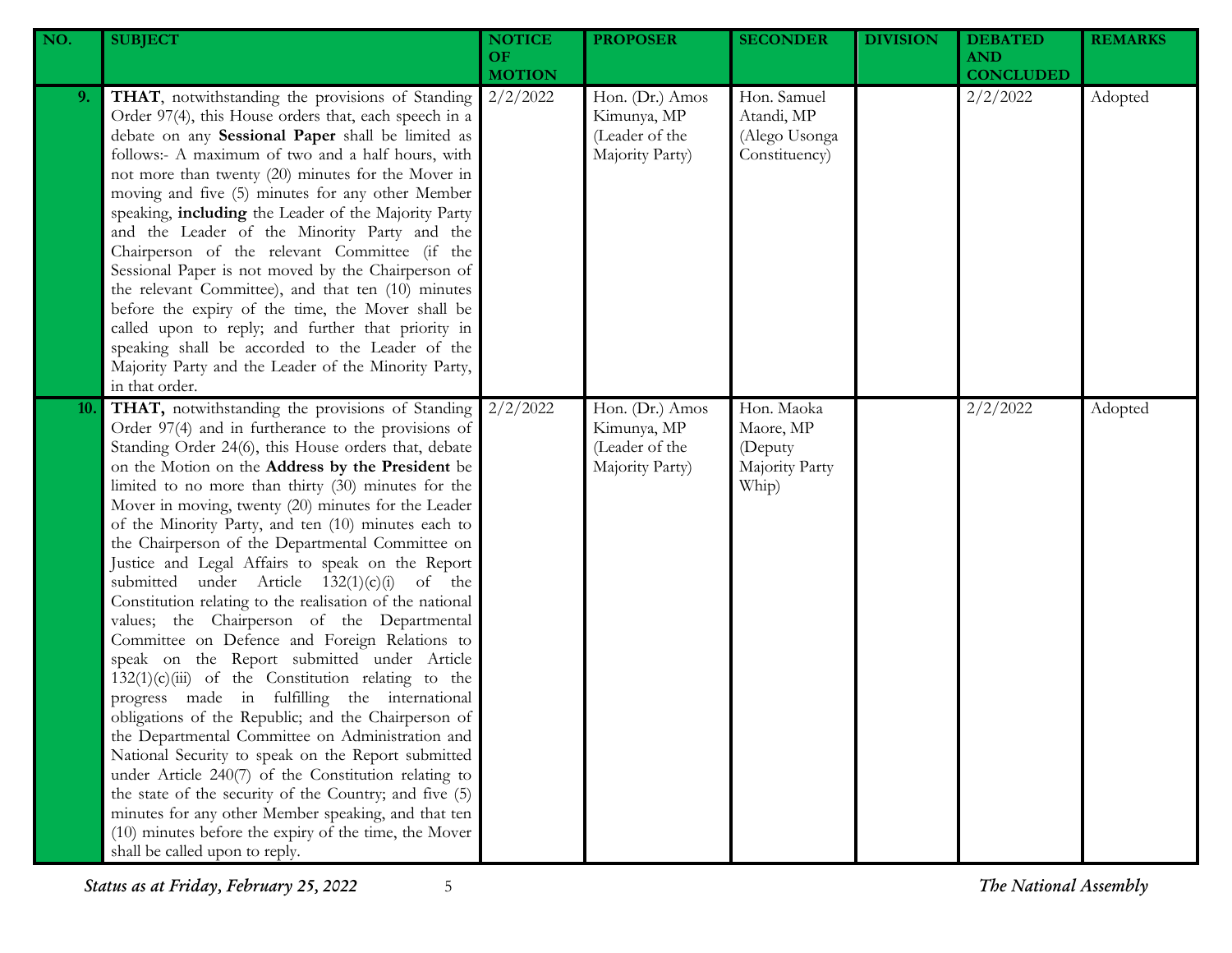| NO. | <b>SUBJECT</b>                                                                                                                                                                                                                                                                                                                                                                                                                                                                                                                                                                                                                                                                                                                                                                                                                                                                                                                                                                                                                                                                                                                                                                                                                                                                                              | <b>NOTICE</b><br>OF.<br><b>MOTION</b> | <b>PROPOSER</b>                                                     | <b>SECONDER</b>                                                | <b>DIVISION</b> | <b>DEBATED</b><br><b>AND</b><br><b>CONCLUDED</b> | <b>REMARKS</b> |
|-----|-------------------------------------------------------------------------------------------------------------------------------------------------------------------------------------------------------------------------------------------------------------------------------------------------------------------------------------------------------------------------------------------------------------------------------------------------------------------------------------------------------------------------------------------------------------------------------------------------------------------------------------------------------------------------------------------------------------------------------------------------------------------------------------------------------------------------------------------------------------------------------------------------------------------------------------------------------------------------------------------------------------------------------------------------------------------------------------------------------------------------------------------------------------------------------------------------------------------------------------------------------------------------------------------------------------|---------------------------------------|---------------------------------------------------------------------|----------------------------------------------------------------|-----------------|--------------------------------------------------|----------------|
| 11. | THAT, notwithstanding the provisions of Standing<br>Order 97(4), this House orders that, each speech in<br>debate on Reports of Constitutional Commissions<br>and Independent Offices be limited as follows:- A<br>maximum of four hours with not more than thirty (30)<br>minutes for the Mover in moving and ten (10) minutes<br>in replying, a maximum of thirty (30) minutes for the<br>Chairperson of the relevant Committee, and a maximum<br>of ten (10) minutes for any other Member speaking,<br>except the Leader of the Majority Party and the Leader<br>of the Minority Party, who shall be limited to a<br>maximum of fifteen (15) minutes each; and that priority<br>be accorded to the Chairperson of the relevant<br>Committee, the Leader of the Majority Party and the<br>Leader of the Minority Party, in that order.                                                                                                                                                                                                                                                                                                                                                                                                                                                                    | 2/2/2022                              | Hon. (Dr.) Amos<br>Kimunya, MP<br>(Leader of the<br>Majority Party) | Hon. Sophia<br>Noor, MP<br>(Ijara)<br>Constituency)            |                 | 2/2/2022                                         | Adopted        |
| 12. | THAT, pursuant to the provisions of Standing Order<br>97(4), this House orders that, each speech in a debate on<br>the Report of the Budget & Appropriations<br>Committee on Budget Estimates contemplated under<br>Standing Orders 239 and 240 be limited as follows:<br>• General Supply Debate:- A maximum of three (3)<br>sitting days with thirty (30) minutes for the Mover in<br>moving and fifteen minutes (15) in replying; a<br>maximum of ten (10) minutes for each of the<br>Chairpersons of the Departmental Committees and a<br>maximum of five (5) minutes for any other Member<br>speaking, except the Leader of the Majority Party and<br>the Leader of the Minority Party who shall be limited<br>to a maximum of ten minutes (10) each; and that<br>priority in speaking be accorded to the Leader of the<br>Majority Party, the Leader of the Minority Party and<br>the respective Chairpersons of the Departmental<br>Committees in the order that they appear in the<br>Second Schedule to the Standing Orders; and,<br><b>Committee of Supply:</b> - A maximum of six (6)<br>sitting days for the consideration of the proposed<br>allocations to the respective Votes/Programmes in<br>the order specified in the Schedule submitted by the<br>Budget and Appropriations Committee. | 2/2/2022                              | Hon. (Dr.) Amos<br>Kimunya, MP<br>(Leader of the<br>Majority Party) | Hon. Martin<br>Peters Owino,<br>MP<br>(Ndhiwa<br>Constituency) |                 | 2/2/2022                                         | Adopted        |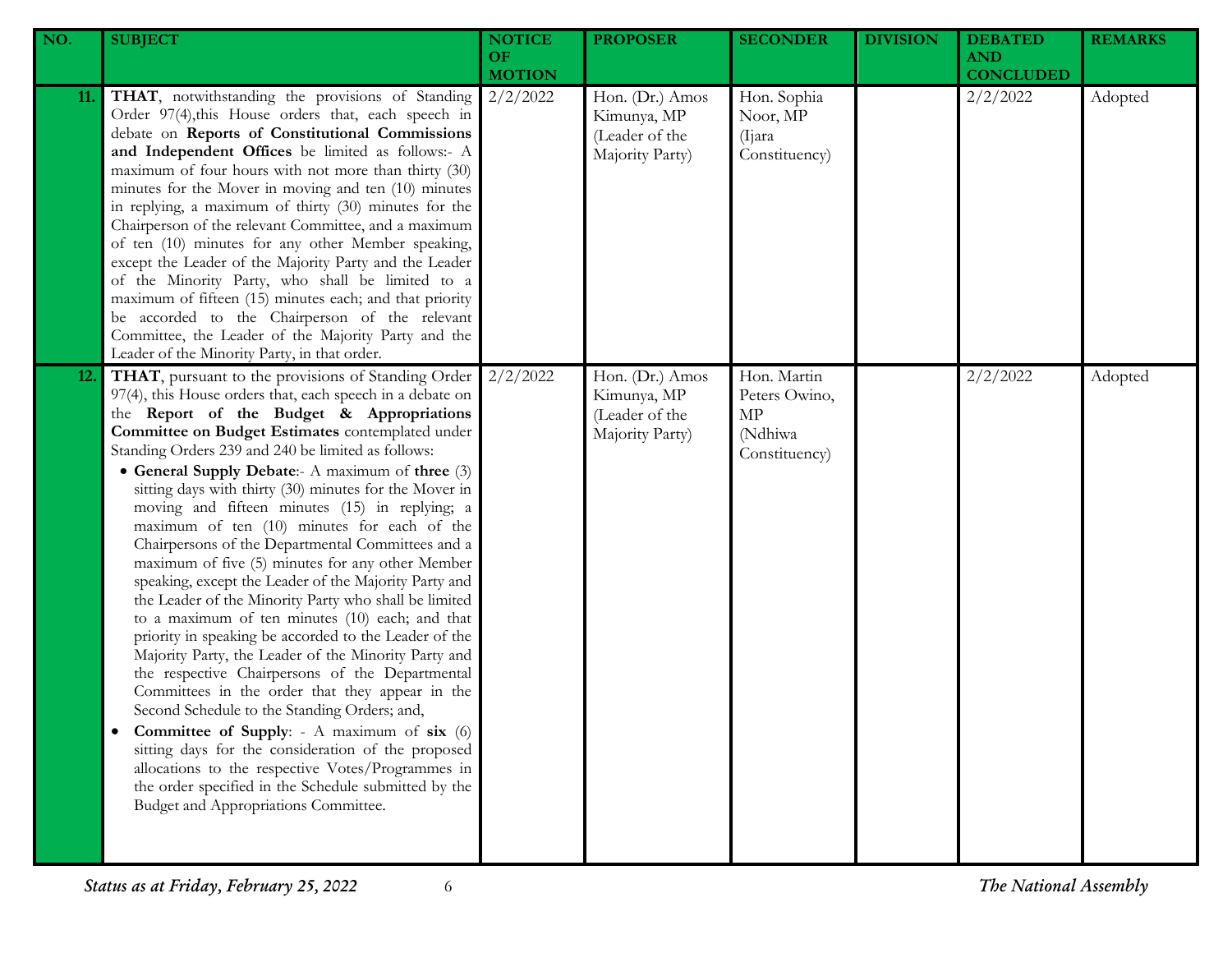| NO. | <b>SUBJECT</b>                                                                                                                                                                                                                                                                                                                                                                                                                                                                                                                                                                                                                                                                                                                                                                                                                                                                                                                                                                                           | <b>NOTICE</b><br><b>OF</b><br><b>MOTION</b> | <b>PROPOSER</b>                                                     | <b>SECONDER</b>                                                | <b>DIVISION</b> | <b>DEBATED</b><br><b>AND</b><br><b>CONCLUDED</b> | <b>REMARKS</b> |
|-----|----------------------------------------------------------------------------------------------------------------------------------------------------------------------------------------------------------------------------------------------------------------------------------------------------------------------------------------------------------------------------------------------------------------------------------------------------------------------------------------------------------------------------------------------------------------------------------------------------------------------------------------------------------------------------------------------------------------------------------------------------------------------------------------------------------------------------------------------------------------------------------------------------------------------------------------------------------------------------------------------------------|---------------------------------------------|---------------------------------------------------------------------|----------------------------------------------------------------|-----------------|--------------------------------------------------|----------------|
| 13. | THAT, pursuant to the provisions of Standing Order<br>97(1), this House orders that, each speech in the<br>general debate contemplated under Standing<br>Order 146 (Consideration of Senate amendments to Bills<br>originating in the National Assembly) be limited as<br>follows:- a maximum of one hour and thirty minutes,<br>with not more than fifteen minutes (15) for the Mover<br>in moving, fifteen minutes (15) for the Chairperson of<br>the relevant Departmental Committee, and five (5)<br>minutes for any other Member speaking, including the<br>Leader of the Majority Party and the Leader of the<br>Minority Party (if the Bill is not party-sponsored), and<br>that five (5) minutes before the expiry of the time, the<br>Mover shall be called upon to reply; and further that<br>priority in speaking shall be accorded to the Leader of<br>the Majority Party, the Leader of the Minority Party<br>and the Chairperson of the relevant Departmental<br>Committee, in that order. | 2/2/2022                                    | Hon. (Dr.) Amos<br>Kimunya, MP<br>(Leader of the<br>Majority Party) | Hon. (Dr.)<br>Gideon<br>Ochanda, MP<br>(Bondo<br>Constituency) |                 | 2/2/2022                                         | Adopted        |
| 14. | <b>THAT</b> , pursuant to the provisions of 97(4), this<br>House orders that, the debate on any Motion for the<br>Sine Die Adjournment of the House in accordance<br>with the Calendar of the House, shall be limited as<br>follows:- a maximum of four (4) hours for the entire<br>motion, with not more than five (5) minutes for each<br>Member speaking, except the Mover, the Leader of<br>the Majority Party and the Leader of the Minority<br>Party, who shall be limited to a maximum of fifteen<br>(15) minutes each; that priority shall be accorded to<br>the Leader of the Majority Party, the Leader of the<br>Minority Party and the Deputy Speaker in that order<br>and further that, at the expiry of the time allocated for<br>the Motion, the House shall adjourn without question<br>put pursuant to the provisions of Standing Order<br>28(3) (Calendar of the House).                                                                                                               | 2/2/2022                                    | Hon. (Dr.) Amos<br>Kimunya, MP<br>(Leader of the<br>Majority Party) | Hon. (Sarah<br>Korere, MP<br>(Laikipia North<br>Constituency)  |                 | 2/2/2022                                         | Adopted        |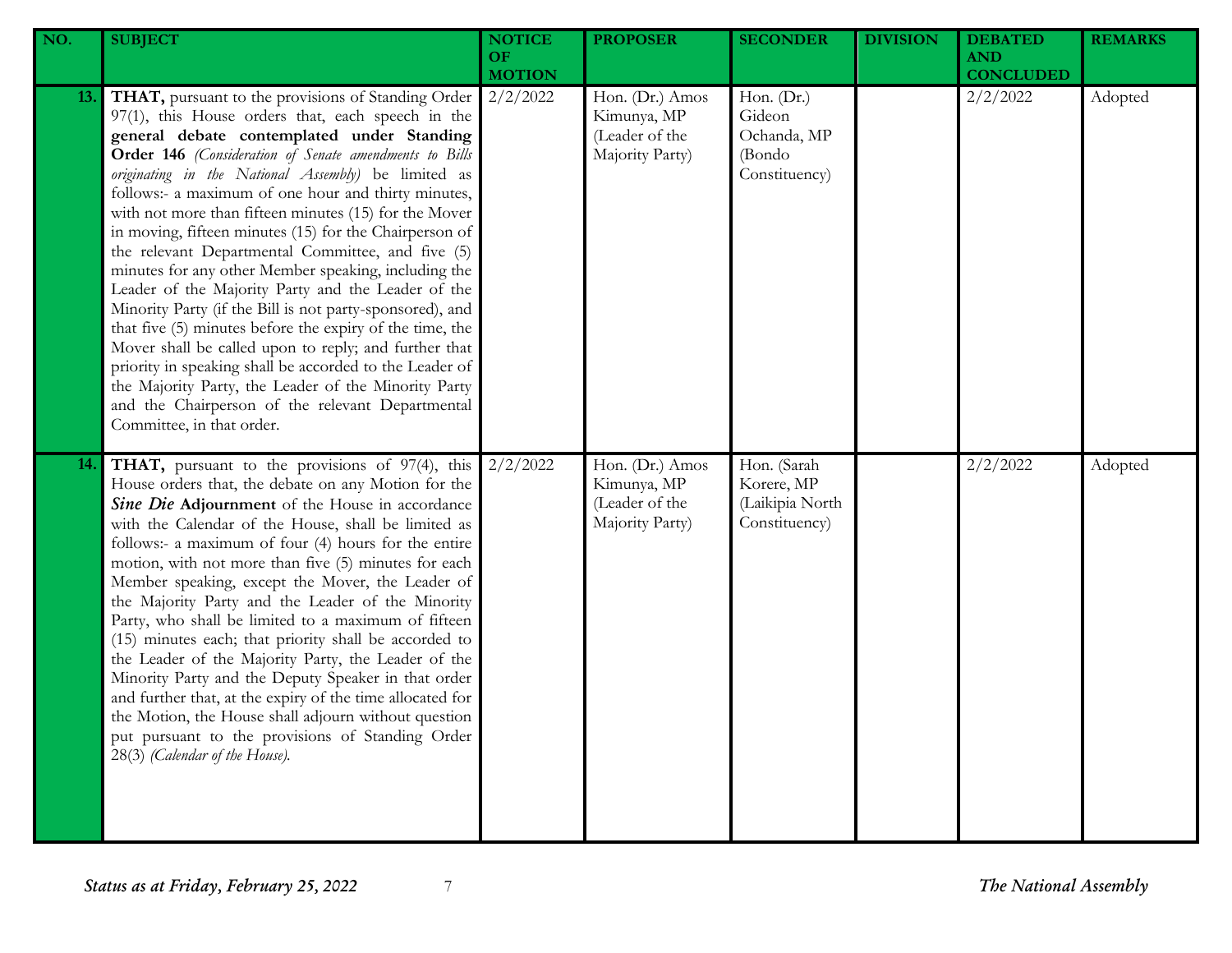| NO.        | <b>SUBJECT</b>                                                                                                                                                                                                                                                                                                                                                                                                                                                                                                                                                                                                                                                                                                                                                                                                                                                                                                                                                                                                                                                                                                                                                                                                                                                                                                                                                                                                                                                                                                                                                                                                                                                                                                                                                                                                                                                                                                                                                                                                                        | <b>NOTICE</b><br>OF<br><b>MOTION</b> | <b>PROPOSER</b>                                                     | <b>SECONDER</b>                                         | <b>DIVISION</b> | <b>DEBATED</b><br><b>AND</b><br><b>CONCLUDED</b> | <b>REMARKS</b> |
|------------|---------------------------------------------------------------------------------------------------------------------------------------------------------------------------------------------------------------------------------------------------------------------------------------------------------------------------------------------------------------------------------------------------------------------------------------------------------------------------------------------------------------------------------------------------------------------------------------------------------------------------------------------------------------------------------------------------------------------------------------------------------------------------------------------------------------------------------------------------------------------------------------------------------------------------------------------------------------------------------------------------------------------------------------------------------------------------------------------------------------------------------------------------------------------------------------------------------------------------------------------------------------------------------------------------------------------------------------------------------------------------------------------------------------------------------------------------------------------------------------------------------------------------------------------------------------------------------------------------------------------------------------------------------------------------------------------------------------------------------------------------------------------------------------------------------------------------------------------------------------------------------------------------------------------------------------------------------------------------------------------------------------------------------------|--------------------------------------|---------------------------------------------------------------------|---------------------------------------------------------|-----------------|--------------------------------------------------|----------------|
| <b>15.</b> | THAT, notwithstanding the provisions of Standing<br>Orders 41 and 42 relating to conveying of Messages from the<br>Senate and from the President or the National Executive,<br>Standing Orders 120, 122 and 126 relating to<br>Publication, Procedure upon Publication and First Reading of<br>Bills and Standing Order 210(2) relating to Tabling of<br>Statutory Instruments, this House orders that during the<br>Short and Long Recesses of the Sixth Session-<br>Upon receipt of any Message from the Senate,<br>(a)<br>or upon receipt of any name of a person<br>nominated for appointment to a state or public<br>office from the President or any other office in<br>the National Executive, the Speaker shall<br>forthwith refer such Message to the relevant<br>Committee for consideration, without having to<br>recall the House, and report such fact to the<br>House on resumption;<br>upon receipt of any Message relating to the<br>(b)<br>Senate's Amendments to a Bill originating in<br>the National Assembly, the Speaker shall<br>forthwith refer the Schedule of the Senate<br>Amendments to the relevant Committee for<br>consideration pursuant to the provisions of<br>Standing Order 145 (Senate amendments to Bills<br>originating in the National Assembly), and report<br>such fact to the House on resumption;<br>should a Bill be published during the said<br>(c)<br>period, or a published Bill become due for First<br>Reading, the Speaker shall, upon lapse of at<br>least three days following the publication of the<br>Bill and following a determination that such Bill<br>is of priority, forthwith refer such Bill to the<br>relevant Committee for consideration pursuant<br>the provisions of Standing Order<br>to<br>127 (Committal of Bills to Committees and public<br>participation) and cause the Bill to be read a First<br>Time upon its next Sitting and the Second<br>Reading may be taken forthwith, or on such<br>other day as the House Business Committee<br>may determine; | 2/2/2022                             | Hon. (Dr.) Amos<br>Kimunya, MP<br>(Leader of the<br>Majority Party) | Hon. Robert<br>Gichimu, MP<br>(Gichugu<br>Constituency) |                 | 2/2/2022                                         | Adopted        |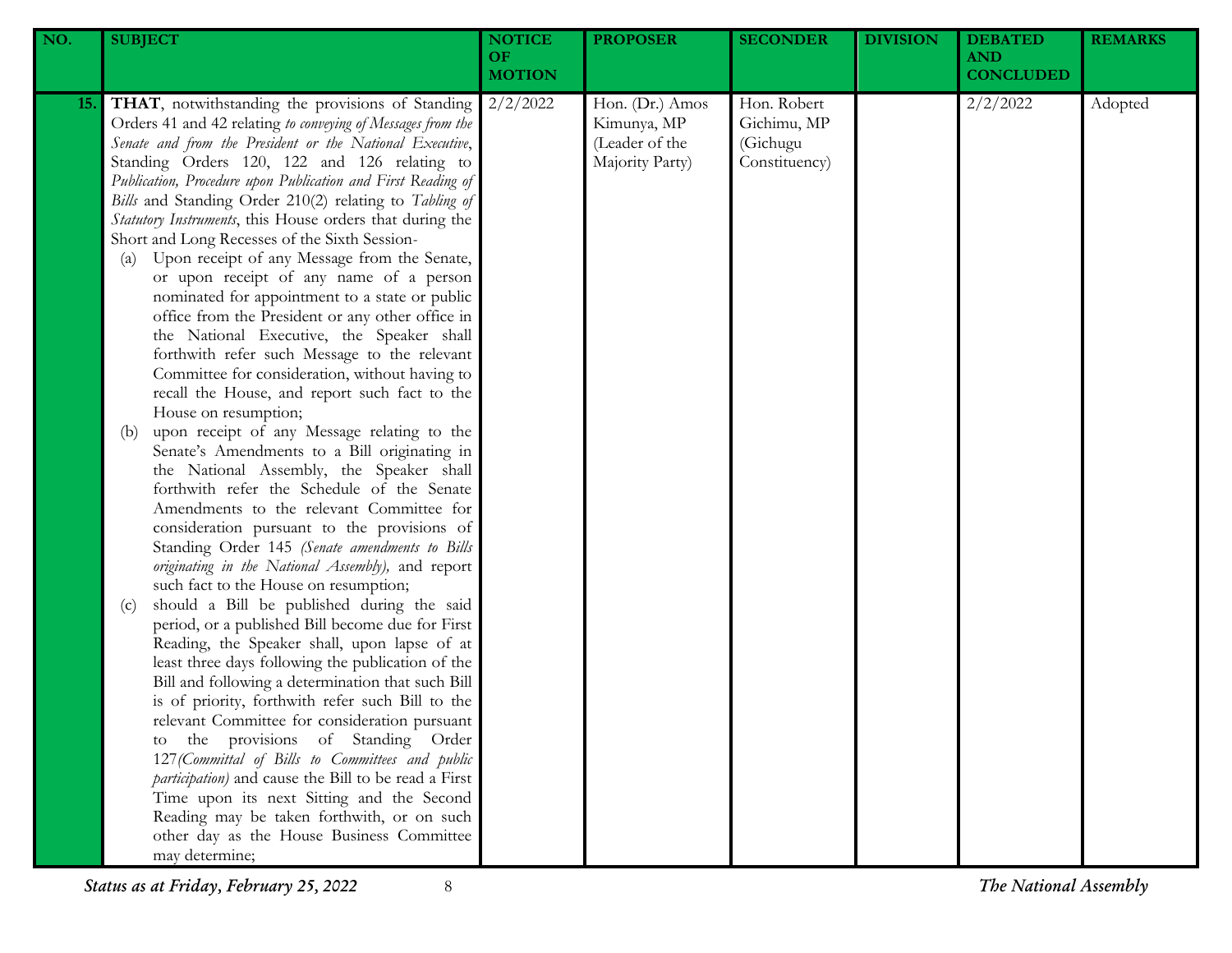| NO. | <b>SUBJECT</b>                                                                                                                                                                                                                                                                                                                                                                                                                                                                                                                                                                                                                                                                                                                                                                                                              | <b>NOTICE</b><br><b>OF</b><br><b>MOTION</b> | <b>PROPOSER</b>                                                                                | <b>SECONDER</b>                                                                                     | <b>DIVISION</b>                          | <b>DEBATED</b><br><b>AND</b><br><b>CONCLUDED</b> | <b>REMARKS</b> |
|-----|-----------------------------------------------------------------------------------------------------------------------------------------------------------------------------------------------------------------------------------------------------------------------------------------------------------------------------------------------------------------------------------------------------------------------------------------------------------------------------------------------------------------------------------------------------------------------------------------------------------------------------------------------------------------------------------------------------------------------------------------------------------------------------------------------------------------------------|---------------------------------------------|------------------------------------------------------------------------------------------------|-----------------------------------------------------------------------------------------------------|------------------------------------------|--------------------------------------------------|----------------|
|     | should any statutory instrument be transmitted<br>(d)<br>for tabling before the House during the period,<br>the Speaker shall, following a determination<br>that the statutory instrument is of priority,<br>forthwith refer the statutory instrument to the<br>relevant Committee for consideration and cause<br>the statutory instrument to be tabled in the<br>House upon its next Sitting in accordance with<br>the provisions of section 11 of the Statutory<br>Instruments Act (No. 3 of 2013); and,<br>should any Paper be transmitted for tabling<br>(e)<br>before the House, the Speaker shall, following a<br>determination that the Paper is of priority,<br>forthwith refer the Paper to the relevant<br>Committee for consideration and cause the<br>Paper to be tabled in the House upon its next<br>Sitting. |                                             |                                                                                                |                                                                                                     |                                          |                                                  |                |
| 16. | THAT, pursuant to the provisions of Standing Order<br>28, this House approves the Calendar of the National<br>Assembly (Regular Sessions) for the Sixth Session<br>(2022).                                                                                                                                                                                                                                                                                                                                                                                                                                                                                                                                                                                                                                                  | 2/2/2022                                    | Hon. (Dr.) Amos<br>Kimunya, MP<br>(Leader of the<br>Majority Party)                            | Hon.<br>Emmanuel<br>Wangwe, MP<br>(Majority Party<br>Whip)                                          |                                          | 2/2/2022                                         | Adopted        |
| 17. | THAT, notwithstanding the provisions of Standing<br>Order 120, this House resolves to reduce the<br>publication period of the Elections (Amendment) Bill<br>(National Assembly Bill No. 3 of 2022) from 14 days<br>to 5 days.                                                                                                                                                                                                                                                                                                                                                                                                                                                                                                                                                                                               | 2/2/2022                                    | Hon. (Dr.) Amos<br>Kimunya, MP<br>(Leader of the<br>Majority Party)                            | Hon.<br>Emmanuel<br>Wangwe, MP<br>(Majority Party<br>Whip)                                          | 2/2/2022<br>$(Ayes - 43;$<br>$Nays - 62$ | 2/2/2022                                         | Negatived      |
| 18. | THAT, this House adopts the Report of the<br>Committee on Delegated Legislation on its<br>consideration of the Public Finance Management<br>(Biashara Kenya Fund) Regulations, 2021; the Public<br>Finance Management (Uwezo Fund) (Revocation)<br>Regulations, 2021; the Public Finance Management<br>(Women Enterprise Fund) (Revocation) Regulations,<br>2021; and the Public Finance Management (Youth<br>Development<br>(Revocation)<br>Enterprise<br>Fund)<br>Regulations, 2021, laid on the Table of the House on<br>Tuesday, September 21, 2021, and pursuant to the                                                                                                                                                                                                                                                | 2/2/2022                                    | William<br>Hon.<br>Kamket, MP<br>(Chairperson,<br>Committee<br>on<br>Delegated<br>Legislation) | Hon. Muriuki<br>Njagagua, MP<br>(Vice-<br>Chairperson,<br>Committee on<br>Delegated<br>Legislation) |                                          | 3/2/2022;<br>$10/2/2022$ .                       | Adopted        |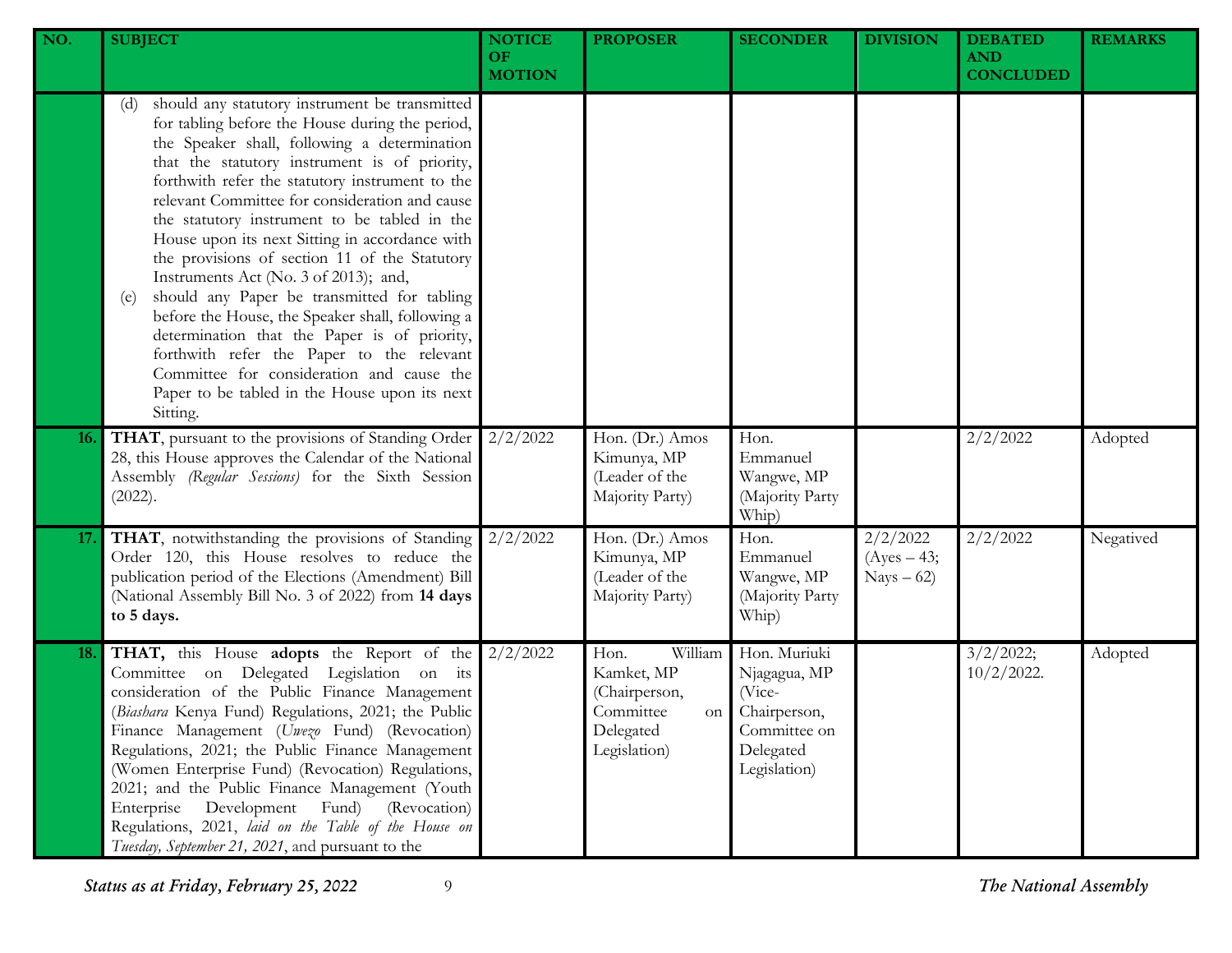| NO. | <b>SUBJECT</b>                                                                                                                                                                                                                                                                                                                                                                                                                                                                                                                                                                                                                                                                                                                                     | <b>NOTICE</b><br>OF.<br><b>MOTION</b> | <b>PROPOSER</b>                                                                                                                  | <b>SECONDER</b>                                                                                              | <b>DIVISION</b> | <b>DEBATED</b><br><b>AND</b><br><b>CONCLUDED</b> | <b>REMARKS</b> |
|-----|----------------------------------------------------------------------------------------------------------------------------------------------------------------------------------------------------------------------------------------------------------------------------------------------------------------------------------------------------------------------------------------------------------------------------------------------------------------------------------------------------------------------------------------------------------------------------------------------------------------------------------------------------------------------------------------------------------------------------------------------------|---------------------------------------|----------------------------------------------------------------------------------------------------------------------------------|--------------------------------------------------------------------------------------------------------------|-----------------|--------------------------------------------------|----------------|
|     | provisions of section 18 of the Statutory Instruments<br>Act, 2013 annuls in entirety -<br>the Public Finance Management (Biashara<br>(i)<br>Kenya Fund) Regulations, 2021 published as<br>Legal Notice No. 55 of 2021;<br>the Public Finance Management (Uwezo Fund)<br>(11)<br>(Revocation) Regulations, 2021 published as<br>Legal Notice No. 56 of 2021;<br>the Public Finance Management (Women<br>(111)<br>Enterprise Fund) (Revocation) Regulations,<br>2021 published as Legal Notice No. 57 of 2021;<br>and<br>the Public Finance Management (Youth<br>(iv)<br>Enterprise Development Fund) (Revocation)<br>Regulations, 2021 published as Legal Notice<br>No. 58 of 2021.                                                                |                                       |                                                                                                                                  |                                                                                                              |                 |                                                  |                |
| 19. | THAT, this House adopts the Report of the<br>Committee on Delegated Legislation on its<br>consideration of the Crops (Fibre Crops) Regulations,<br>2020 laid on the Table of the House on Tuesday, November<br>17, 2020, and pursuant to the provisions of section 18<br>of the Statutory Instruments Act, 2013 and Standing<br>Order 210 (4)(b), <i>annuls in entirety</i> the Crops (Fibre<br>Crops) Regulations, 2020 published as Legal Notice No.<br>120 of 2020.                                                                                                                                                                                                                                                                             | 2/2/2022                              | William<br>Hon.<br>Kamket, MP<br>(Chairperson,<br>Committee<br>on<br>Delegated<br>Legislation)                                   | Hon. Muriuki<br>Njagagua, MP<br>(Vice-<br>Chairperson,<br>Committee on<br>Delegated<br>Legislation)          |                 | 3/2/2022;<br>$10/2/2022$ .                       | Adopted        |
| 20. | THAT, taking into consideration the findings of the<br>Departmental Committee on Finance and National<br>Planning in its Report on the vetting of the nominee for<br>appointment as a member of the Salaries and<br>Remuneration Commission representing the National<br>Police Service Commission, laid on the Table of the House<br>on Thursday, February 03, 2022 and pursuant to the<br>provisions of Article 250(2)(b) of the Constitution,<br>section 7 of the Salaries and Remuneration Commission<br>Act 2010 and sections 3 and 8 of the Public<br>Appointments (Parliamentary Approval) Act, 2011, this<br>House approves the appointment of Ms. Elizabeth<br>Wangui Muchiri as a member of the Salaries and<br>Remuneration Commission. | 3/2/2022                              | Waihenya<br>Hon.<br>Ndirangu, MP<br>(Vice-Chairperson<br>Departmental<br>Committee<br>on<br>Finance<br>and<br>National Planning) | Hon. Kuria<br>Kimani, MP<br>(Member,<br>Departmental<br>Committee on<br>Finance and<br>National<br>Planning) |                 | 8/2/2022;<br>$9/2/2022$ .                        | Adopted        |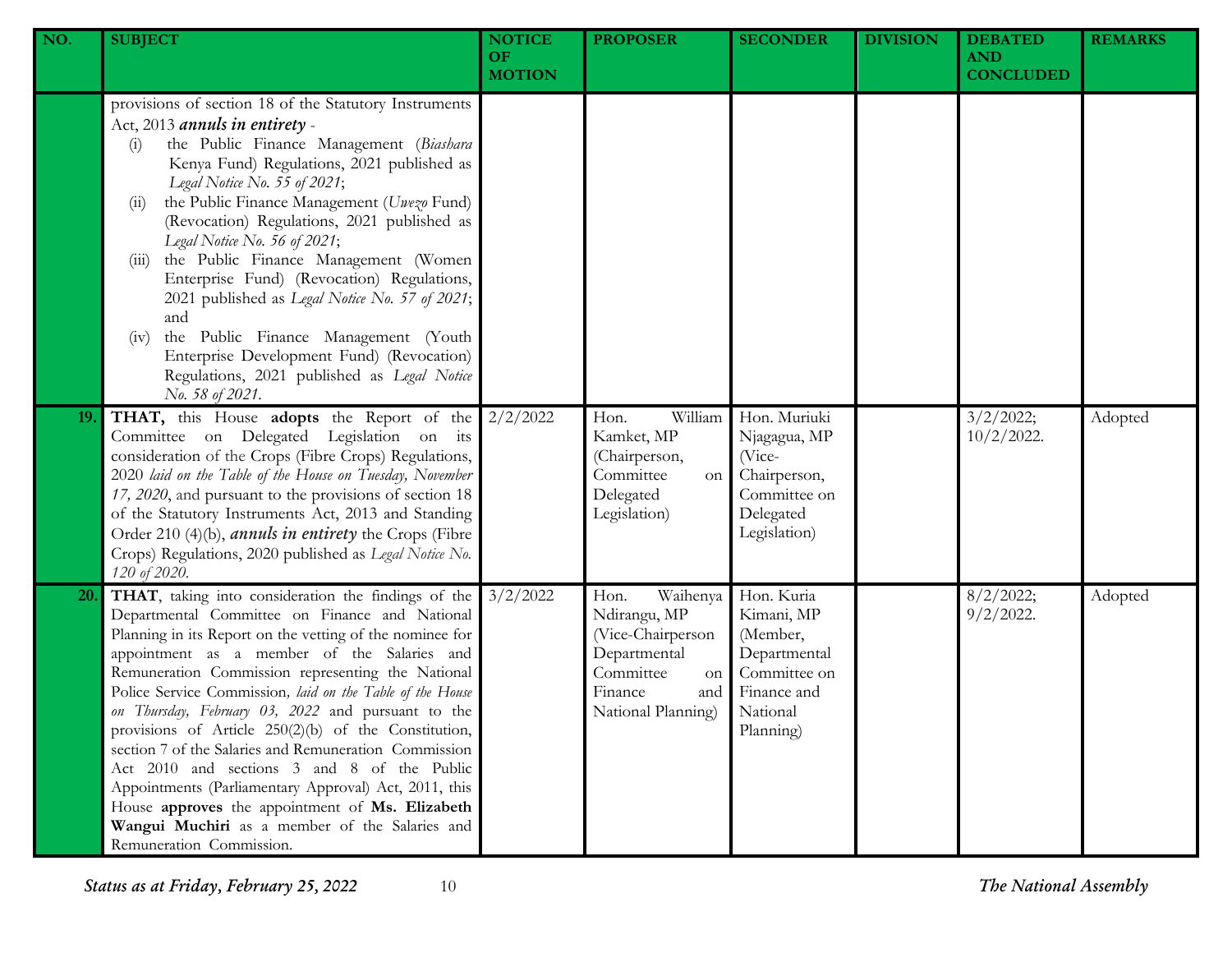| NO. | <b>SUBJECT</b>                                                                                                                                                                                                                                                                                                                                                                                                                                                                                                                                                                                                                                                                                                                                                                                                                                                                                                                                                                                                           | <b>NOTICE</b><br>OF.<br><b>MOTION</b> | <b>PROPOSER</b>                                                                                       | <b>SECONDER</b>                                                                                | <b>DIVISION</b> | <b>DEBATED</b><br><b>AND</b><br><b>CONCLUDED</b> | <b>REMARKS</b> |
|-----|--------------------------------------------------------------------------------------------------------------------------------------------------------------------------------------------------------------------------------------------------------------------------------------------------------------------------------------------------------------------------------------------------------------------------------------------------------------------------------------------------------------------------------------------------------------------------------------------------------------------------------------------------------------------------------------------------------------------------------------------------------------------------------------------------------------------------------------------------------------------------------------------------------------------------------------------------------------------------------------------------------------------------|---------------------------------------|-------------------------------------------------------------------------------------------------------|------------------------------------------------------------------------------------------------|-----------------|--------------------------------------------------|----------------|
| 21. | <b>THAT,</b> this House <b>adopts</b> the Report of the $3/2/2022$<br>Committee on Delegated Legislation on its<br>consideration of the Public Finance Management<br>(Sinking Fund) Guidelines, 2021, laid on the Table of the<br>House on Tuesday, September 21, 2021, and pursuant to<br>the provisions of section 13 of the Statutory<br>Instruments Act, 2013 annuls in entirety the Public<br>Finance Management (Sinking Fund) Guidelines, 2021<br>published as Gazette Notice No. 5085 of 2021.                                                                                                                                                                                                                                                                                                                                                                                                                                                                                                                   |                                       | Hon. (Dr). Oundo<br>Ojiambo, MP<br>(Member,<br>Committee on<br>Delegated<br>Legislation)              | Hon.<br>Emmanuel<br>Wangwe, MP<br>(Majority Party<br>Whip)                                     |                 | 10/2/2022;<br>$15/2/2022$ .                      | Adopted        |
| 22. | <b>THAT,</b> this House <b>adopts</b> the Report of the 3/2/2022<br>Committee on Delegated Legislation on its<br>consideration of the Environmental Management and<br>Coordination (Impact Assessment and Audit)<br>(Amendment) Regulations, 2016, laid on the Table of the<br>House on Wednesday, November 10, 2021, and pursuant<br>to the provisions of section 18 of the Statutory<br>Instruments Act, 2013 and Standing Order 210 (4)(b),<br>annuls in entirety the Environmental Management<br>and Coordination (Impact Assessment and Audit)<br>(Amendment) Regulations, 2016 published as Legal<br>Notice No. 149 of 2016.                                                                                                                                                                                                                                                                                                                                                                                       |                                       | Charles<br>Hon.<br>Njagagua, MP<br>(Vice-Chairperson,<br>Committee<br>on<br>Delegated<br>Legislation) | Hon. $(Dr)$ .<br>Oundo<br>Ojiambo, MP<br>(Member,<br>Committee on<br>Delegated<br>Legislation) |                 | 10/2/2022;<br>$15/2/2022$ .                      | Adopted        |
| 23. | THAT, aware that the history of any institution is key<br>to evaluating its development; FURTHER AWARE<br>that documenting history provides a knowledge bank<br>for future generations; NOTING that the history of<br>the Parliament of Kenya is largely unrecorded,<br>scattered and piecemeal; FURTHER NOTING that<br>most comparable jurisdictions have elaborate records<br>of their history which are periodically updated to<br>capture new developments; COGNISANT of the<br>fact that the Parliament of Kenya marks its 115th<br>anniversary this year having been established as the<br>Legislative Council (LegCo) in August 1907;<br>FURTHER COGNISANT that the legislature has<br>been transforming in the last century both in mandate<br>and composition starting as a fused unicameral<br>legislature, to a bicameral one at independence to a<br>unicameral legislature before again reverting to a<br>bicameral Parliament after the promulgation of the<br>Constitution of Kenya 2010; RECOGNISING the | 8/2/2022                              | Hon. (Dr.) Amos<br>Kimunya, MP<br>(Leader of the<br>Majority Party)                                   | Hon. Joseph<br>Nduati, MP<br>(Gatanga<br>Constituency)                                         |                 | 9/2/2022;<br>$10/2/2022$ .                       | Adopted        |

*Status as at Friday, February 25, 2022* 11 *The National Assembly*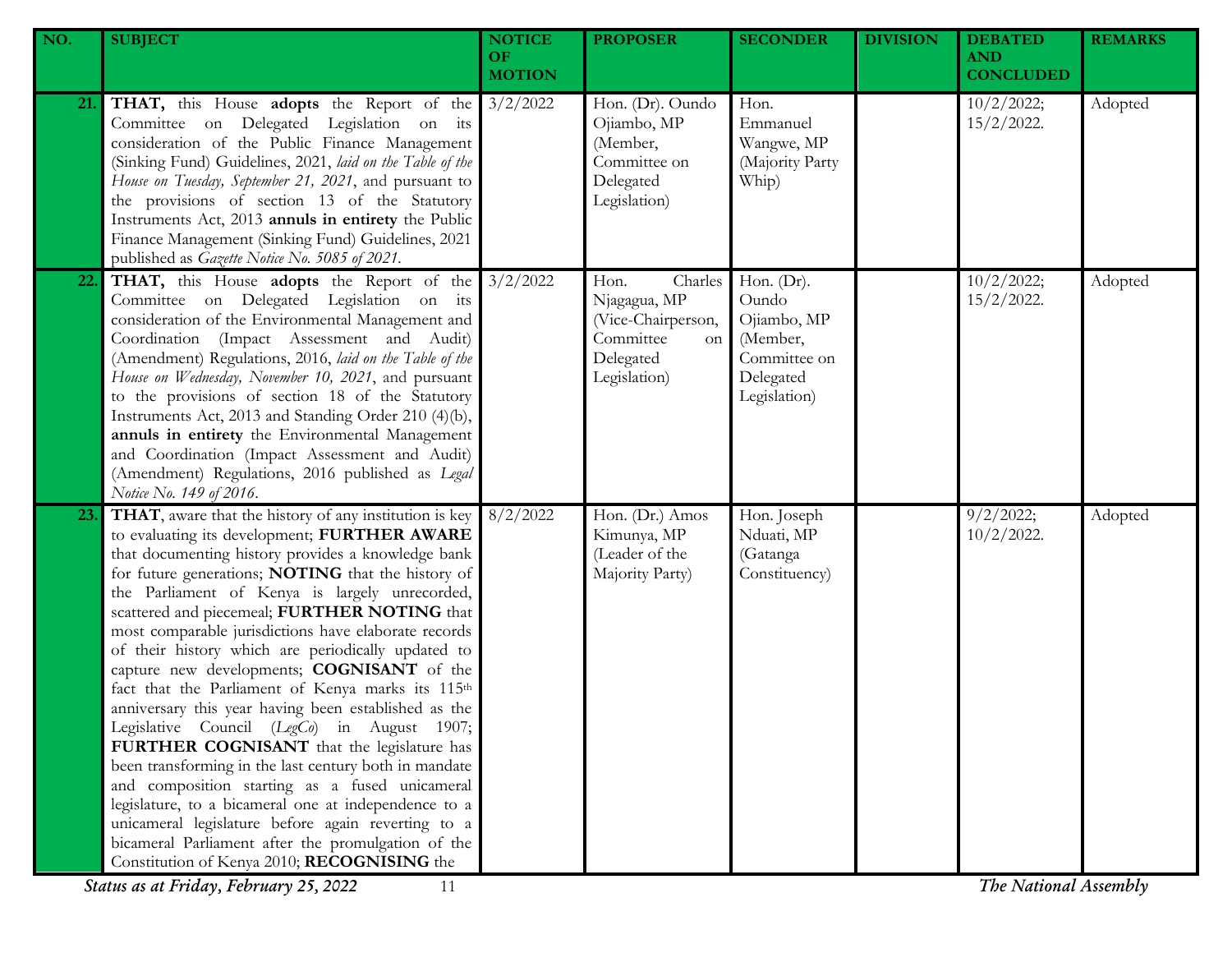| NO. | <b>SUBJECT</b>                                                                                                                                                                                                                                                                                                                                                                                                                                                                                                                                                                                                                                                                                                                                                                                                                                                                                                                                                                                                                                | <b>NOTICE</b><br>OF.<br><b>MOTION</b> | <b>PROPOSER</b>                                                     | <b>SECONDER</b>                                            | <b>DIVISION</b> | <b>DEBATED</b><br><b>AND</b><br><b>CONCLUDED</b> | <b>REMARKS</b>                      |
|-----|-----------------------------------------------------------------------------------------------------------------------------------------------------------------------------------------------------------------------------------------------------------------------------------------------------------------------------------------------------------------------------------------------------------------------------------------------------------------------------------------------------------------------------------------------------------------------------------------------------------------------------------------------------------------------------------------------------------------------------------------------------------------------------------------------------------------------------------------------------------------------------------------------------------------------------------------------------------------------------------------------------------------------------------------------|---------------------------------------|---------------------------------------------------------------------|------------------------------------------------------------|-----------------|--------------------------------------------------|-------------------------------------|
|     | many works of arts, including statues, frescoes, murals<br>and pictures connected with the history of the<br>Parliament of Kenya, including the contributions of<br>great mean and women, families, architects and<br>politicians throughout the 114 years of the history of<br>the institution, and its transformation and growth<br>throughout the period;<br>NOW THEREFORE, in order to ensure the<br>preservation of the history of the institution for future<br>generations, this House resolves -<br>1. THAT, at an appropriate stage, the House appoints<br>a Committee comprising of not more than nine (9)<br>Members to oversee the preservation of these<br>histories for posterity, with special focus on the<br>National Assembly;<br>2. THAT, the copyrights of the History of Parliament of<br>Kenya projects be reserved for the benefit of<br>Parliament and the people of Kenya; and,<br>3. THAT, the Clerk of the National Assembly puts in<br>place and executes appropriate mechanisms to<br>actualize this Resolution. |                                       |                                                                     |                                                            |                 |                                                  |                                     |
| 24  | <b>THAT</b> , pursuant to the provisions of section $15(1)(a)(ii)$<br>of the Parliamentary Powers and Privileges Act, 2017<br>and Standing Order 175, this House approves the<br>appointment of the following Members to the<br>Committee of Parliamentary Powers and Privileges, in<br>addition to the one specified under section $15(1)(a)(i)$ of<br>the said Act:-<br>The Hon. Josphat Kabinga Wachira, M.P.<br>1.<br>The Hon. Anthony Githiaka Kiai, M.P.<br>2.<br>The Hon. Vincent Kipkurui Tuwei, M.P.<br>3.<br>The Hon. Francis Chachu Ganya, M.P.<br>4.<br>The Hon. Didmus W. Barasa Mutua, M.P.<br>5.<br>The Hon. Gladwell Cheruiyot, M.P.<br>6.<br>The Hon. Andrew Mwadime, M.P.<br>7.<br>The Hon. Omar Mwinyi Shimbwa, M.P.<br>8.<br>The Hon. James Onyango Oyoo, M.P.<br>9.<br>The Hon. Danson M. Mwakuwona, M.P.<br>10.<br>The Hon. Oscar K. Sudi, M.P.<br>11.<br>12. The Hon. Johana Ngeno, M.P.<br>13. The Hon. Wario Qalicha Gufu, M.P.                                                                                      | 9/2/2022                              | Hon. (Dr.) Amos<br>Kimunya, MP<br>(Leader of the<br>Majority Party) | Hon.<br>Emmanuel<br>Wangwe, MP<br>(Majority Party<br>Whip) |                 | 9/2/2022                                         | Motion<br>withdrawn by<br>the Mover |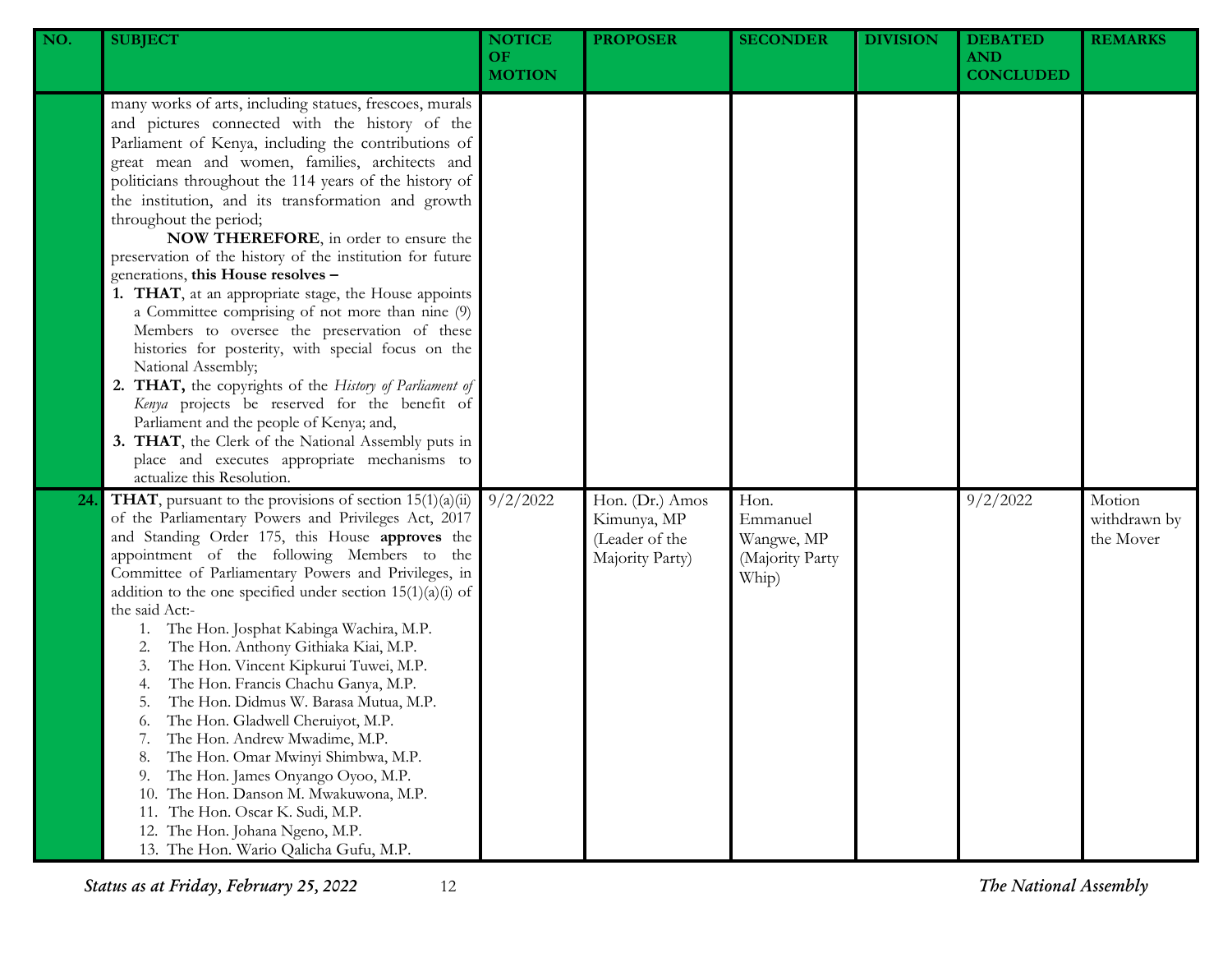| NO. | <b>SUBJECT</b>                                                                                                                                                                                                                                                                                                                                                                                                                                                                                                                                                                                                                                            | <b>NOTICE</b><br>OF<br><b>MOTION</b> | <b>PROPOSER</b>                                                     | <b>SECONDER</b>                                            | <b>DIVISION</b> | <b>DEBATED</b><br><b>AND</b><br><b>CONCLUDED</b> | <b>REMARKS</b> |
|-----|-----------------------------------------------------------------------------------------------------------------------------------------------------------------------------------------------------------------------------------------------------------------------------------------------------------------------------------------------------------------------------------------------------------------------------------------------------------------------------------------------------------------------------------------------------------------------------------------------------------------------------------------------------------|--------------------------------------|---------------------------------------------------------------------|------------------------------------------------------------|-----------------|--------------------------------------------------|----------------|
| 25. | THAT, pursuant to the provisions of Standing Order<br>173 and further to the resolutions of the House of 5 <sup>th</sup><br>December, 2017, 15th July, 2020, 11th February, 2021,<br>4th May, 2021 and 13th October, 2021 appointing<br>Members into various Committees, this House<br>approves the appointment of the following Members<br>to the respective Committees as specified hereunder-<br>The Hon. Adan Keynan Wehliye, M.P. to move<br>(i)<br>from the Select Committee on National<br>Cohesion & Equal Opportunity to the<br>Departmental Committee on Defence &<br>Foreign Relations;<br>The Hon. Jeremiah Ng'ayu Kioni, M.P. to move<br>(i) | 9/2/2022                             | Hon. (Dr.) Amos<br>Kimunya, MP<br>(Leader of the<br>Majority Party) | Hon.<br>Emmanuel<br>Wangwe, MP<br>(Majority Party<br>Whip) |                 | 9/2/2022                                         | Adopted        |
|     | from the Constitutional Implementation<br>Oversight Committee to the Departmental<br>Committee on Energy;<br>The Hon. Khatib Abdallah Mwashetani, M.P. to<br>(iii)<br>move from the Departmental Committee on<br>Lands to the Departmental Committee on<br>Trade, Industry and Cooperatives;                                                                                                                                                                                                                                                                                                                                                              |                                      |                                                                     |                                                            |                 |                                                  |                |
|     | The Hon. Alois Musa Lentoimaga, M.P. to<br>(iv)<br>move from the Departmental Committee on<br>Trade, Industry and Cooperatives to the<br>Constitutional<br>Implementation<br>Oversight<br>Committee;                                                                                                                                                                                                                                                                                                                                                                                                                                                      |                                      |                                                                     |                                                            |                 |                                                  |                |
|     | The Hon. Ayub Savula, M.P. to move from the<br>(v)<br>Departmental Committee on Trade, Industry<br>and Cooperatives to the Select Committee on<br>Regional Integration;<br>The Hon. Abdikahim Osman Mohamed, M.P,<br>$(v_i)$<br>to move from the Departmental Committee on                                                                                                                                                                                                                                                                                                                                                                                |                                      |                                                                     |                                                            |                 |                                                  |                |
|     | Energy to the Departmental Committee on<br>Agriculture & Livestock;<br>The Hon. Gathoni Wamuchomba, M.P, to<br>(V11)<br>move from the Departmental Committee on<br>Agriculture & Livestock to the Departmental                                                                                                                                                                                                                                                                                                                                                                                                                                            |                                      |                                                                     |                                                            |                 |                                                  |                |
|     | Committee on Communication, Information<br>and Innovation;<br>(viii) The Hon. Katoo Ole Metito Judah, M.P. to be<br>appointed a Member of the Departmental                                                                                                                                                                                                                                                                                                                                                                                                                                                                                                |                                      |                                                                     |                                                            |                 |                                                  |                |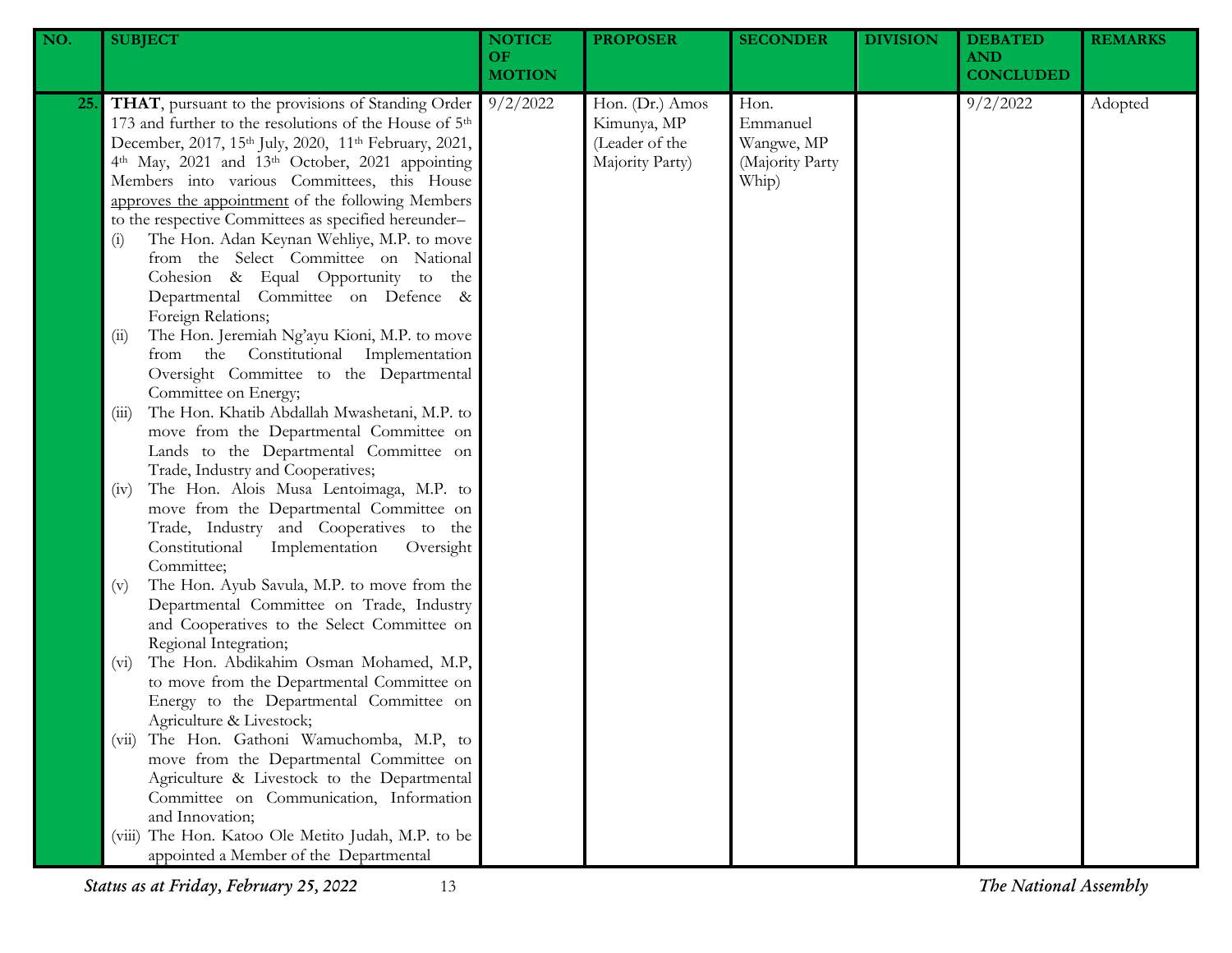| NO. | <b>SUBJECT</b>                                                                                                                                                                                                                                                                                                                                                                                                                                                                                                                                                                                                                                                                                                                                                                                                                                                  | <b>NOTICE</b><br><b>OF</b><br><b>MOTION</b> | <b>PROPOSER</b>                                                     | <b>SECONDER</b>                                       | <b>DIVISION</b> | <b>DEBATED</b><br><b>AND</b><br><b>CONCLUDED</b> | <b>REMARKS</b> |
|-----|-----------------------------------------------------------------------------------------------------------------------------------------------------------------------------------------------------------------------------------------------------------------------------------------------------------------------------------------------------------------------------------------------------------------------------------------------------------------------------------------------------------------------------------------------------------------------------------------------------------------------------------------------------------------------------------------------------------------------------------------------------------------------------------------------------------------------------------------------------------------|---------------------------------------------|---------------------------------------------------------------------|-------------------------------------------------------|-----------------|--------------------------------------------------|----------------|
|     | Committee on Agriculture & Livestock;<br>The Hon. David Gikaria, M.P. to be appointed a<br>(ix)<br>Member of the Departmental Committee on<br>Environment & Natural Resources;<br>The Hon. Japhet Kareke Mbiuki, M.P. to be<br>(x)<br>appointed a Member of the Departmental<br>Committee<br>Industry<br>Trade,<br>on<br>and<br>Cooperatives;<br>The Hon. William Kipkemoi Kisang, M.P. to be<br>$(x_i)$<br>appointed a Member of the Departmental<br>Committee on Lands;<br>The Hon. Ali Wario, M.P. to be appointed a<br>(xii)<br>Member of the Departmental Committee on<br>Energy; and,<br>(xiii) The Hon. Johana Ngeno, M.P. to be appointed<br>a Member of the Select Committee on National<br>Cohesion and Equal Opportunity.                                                                                                                            |                                             |                                                                     |                                                       |                 |                                                  |                |
| 26. | THAT, pursuant to the provisions of Standing<br>Orders 175 and 212B (3), this House approves the<br>appointment of the following Members to the<br>Committee on Members' Services and Facilities:-<br>The Hon. Ezekiel Machogu Ombaki, M.P.<br>The Hon. (Dr.) Swarup Manjan Mishra, M.P.<br>The Hon. Samwel Moroto Chumel, M.P.<br>The Hon. Rehema Hassan, M.P.<br>The Hon. Rigathi Gachagua, M.P.<br>The Hon. Charity Kathambi Chepkwony, M.P.<br>0.<br>The Hon. Elisha Odhiambo, M.P.<br>The Hon. Benard Otieno Okoth, M.P.<br>The Hon. (Eng.) Nzambia Thuddeus Kithua,<br>9.<br>M.P.<br>10. The Hon. Christopher Wangaya Aseka, M.P.<br>11. The Hon. John Walter Owino, M.P.<br>12. The Hon. Elsie Muhanda, M.P.<br>13. The Hon. Generali Nixon Kiprotich Korir,<br>M.P.<br>14. The Hon. Beatrice Nkatha Nyaga, M.P.<br>15. The Hon. Kimani Ichung'wah, M.P. | 9/2/2022                                    | Hon. (Dr.) Amos<br>Kimunya, MP<br>(Leader of the<br>Majority Party) | Hon. David Ole<br>Sankok, MP<br>(Nominated<br>Member) |                 | 9/2/2022                                         | Adopted        |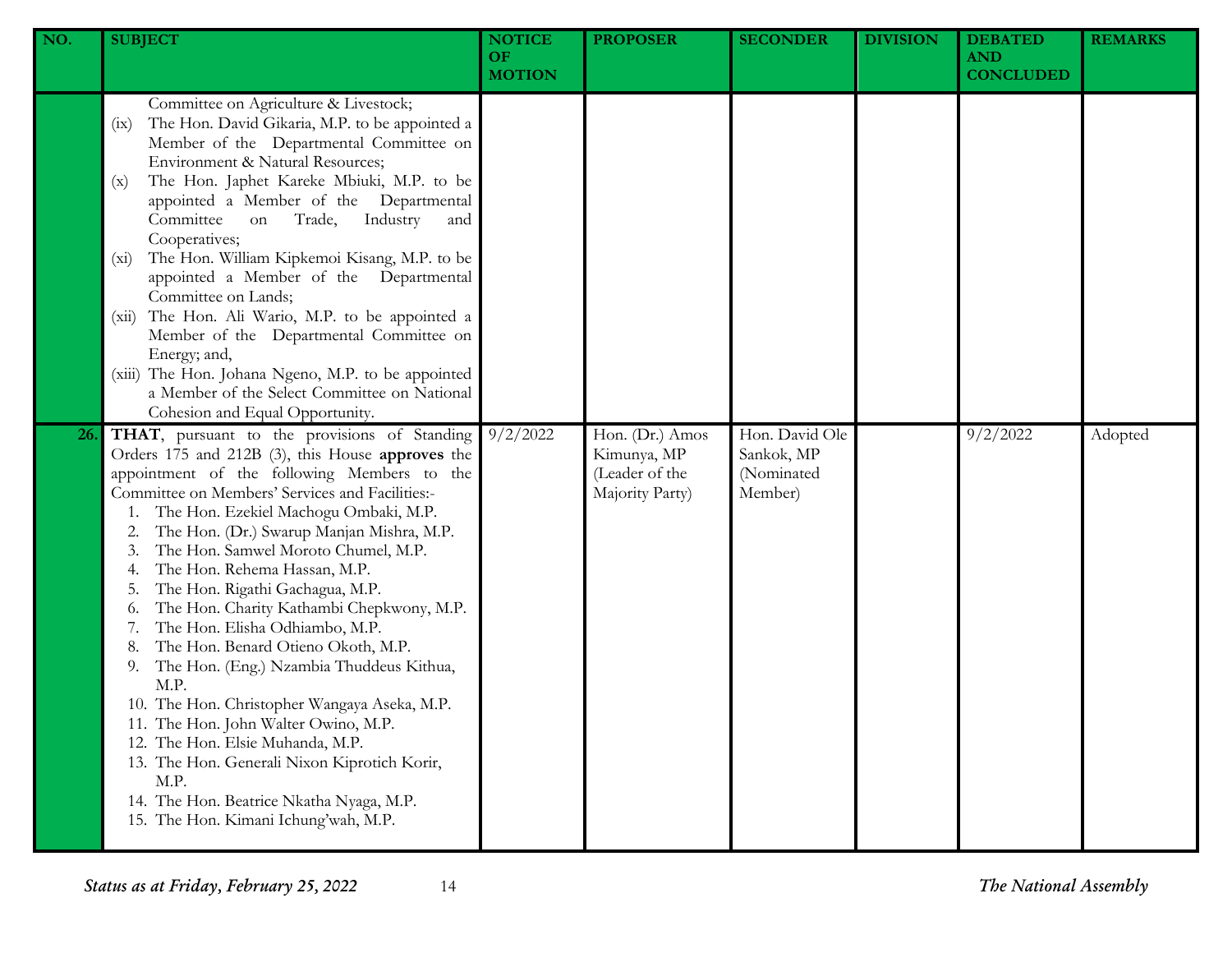| NO. | <b>SUBJECT</b>                                                                                                                                                                                                                                                                                                                                                                                                                                                                                                                                                                                                                                                                                                                                                                     | <b>NOTICE</b><br>OF.<br><b>MOTION</b> | <b>PROPOSER</b>                                                                                             | <b>SECONDER</b>                                                                                                | <b>DIVISION</b> | <b>DEBATED</b><br><b>AND</b><br><b>CONCLUDED</b> | <b>REMARKS</b>     |
|-----|------------------------------------------------------------------------------------------------------------------------------------------------------------------------------------------------------------------------------------------------------------------------------------------------------------------------------------------------------------------------------------------------------------------------------------------------------------------------------------------------------------------------------------------------------------------------------------------------------------------------------------------------------------------------------------------------------------------------------------------------------------------------------------|---------------------------------------|-------------------------------------------------------------------------------------------------------------|----------------------------------------------------------------------------------------------------------------|-----------------|--------------------------------------------------|--------------------|
| 27. | THAT, taking into consideration the Report of the<br>Departmental Committee on Finance and National<br>Planning on the Recruitment of the National<br>Assembly Nominee to the Equalization Fund<br>Advisory Board, laid on the Table of the House on<br>Wednesday, February 9, 2022 and pursuant to the<br>provisions of Article 204 of the Constitution and<br>paragraph 4(1)(d) of the Public Finance Management<br>(Equalization Fund Administration) Regulations,<br>2021, this House approves the nomination of Mr.<br>Abdullahi Adan Khalif for appointment as the<br>National Assembly nominee to the Equalization Fund<br>Advisory Board in accordance with paragraph 4(1)(d)<br>of the Public Finance Management (Equalization<br>Fund Administration) Regulations, 2021. | 9/2/2022                              | Hon. Mboni<br>Mwalika, MP<br>(Member,<br>Departmental<br>Committee on<br>Finance and<br>National Planning)  | Hon. Jimmy<br>Angwenyi, MP<br>(Member,<br>Departmental<br>Committee on<br>Finance and<br>National<br>Planning) |                 | 15/2/2022;<br>$16/2/2022$ .                      | Adopted            |
| 28. | THAT, this House adopts the Report of the Select<br>Committee on National Government Constituencies<br>Development Fund on stalled and/or incomplete<br>projects initiated through the NG-CDF but falling<br>under the County Government functions, laid on the<br>Table of the House on Tuesday, August 17, 2021.                                                                                                                                                                                                                                                                                                                                                                                                                                                                 | 9/2/2022                              | Hon. Wafula<br>Wamunyinyi, MP<br>(Chairperson,<br>Select Committee<br>on NG-CDF)                            |                                                                                                                |                 |                                                  | Awaiting<br>debate |
| 29. | THAT, taking into consideration the findings of the<br>Departmental Committee on Justice and Legal Affairs<br>in its Report on the Vetting of nominees for appointment as<br>Chairperson and Members of the Kenya National Commission<br>on Human Rights, laid on the Table of the House on<br>Thursday, February 10, 2022, and pursuant to the<br>provisions of Article 250(2)(b) of the Constitution,<br>section 11(7) of the Kenya National Commission on<br>Human Rights Act, 2011 and section 8 (1) of the<br>Public Appointments (Parliamentary Approval Act,<br>2011, this House approves the appointment of the<br>following persons to the Kenya National Commission<br>on Human Rights: -                                                                                | 10/2/2022                             | Hon. Muturi<br>Kigano, MP<br>(Chairperson,<br>Departmental<br>Committee on<br>Justice and Legal<br>Affairs) | Hon. Jeniffer<br>Shamalla, MP<br>(Member,<br>Departmental<br>Committee on<br>Justice and<br>Legal Affairs)     |                 | 15/2/2022;<br>$16/2/2022$ .                      | Adopted            |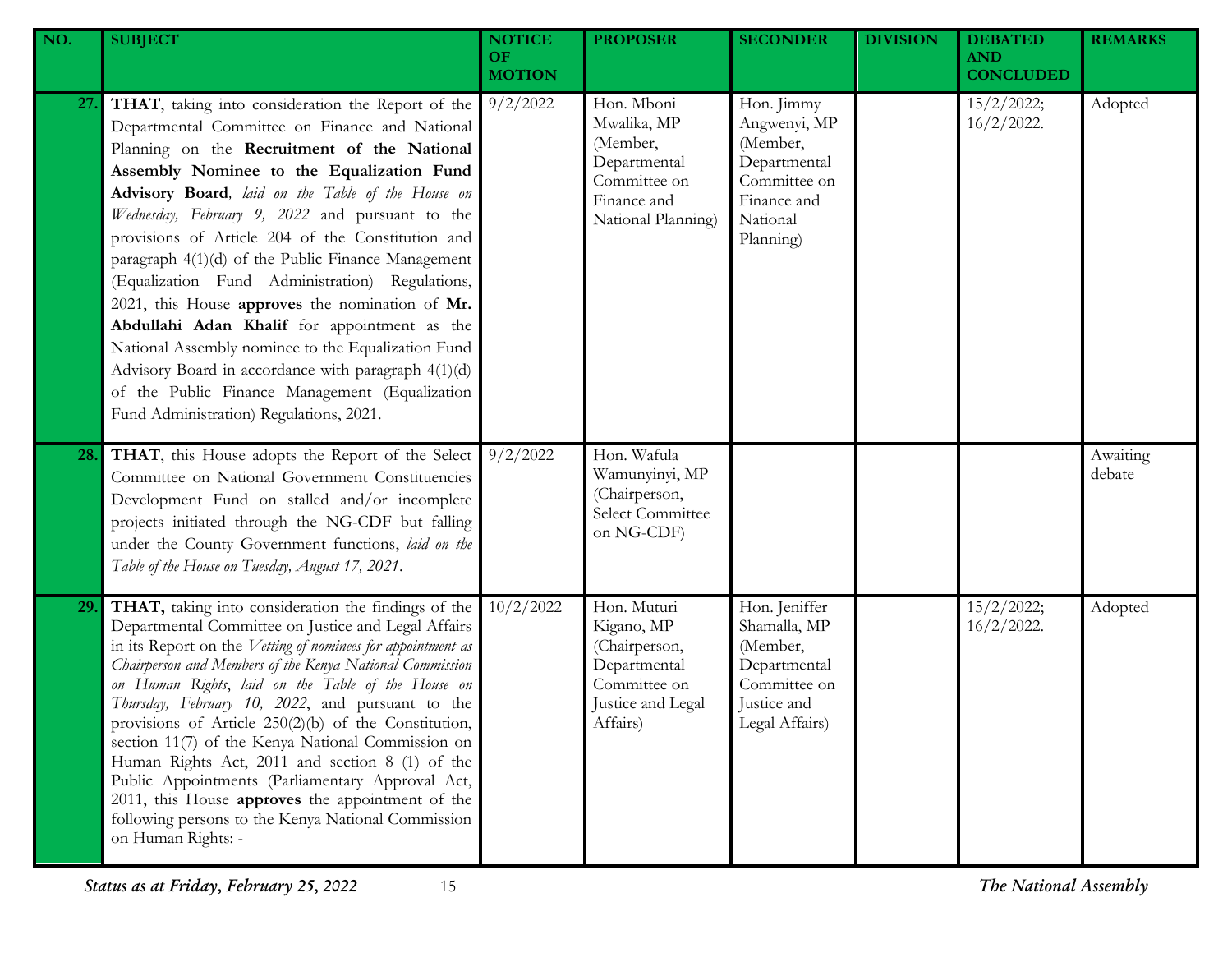| NO. | <b>SUBJECT</b>                                                                                                                                                                                                                                                                                                                                               | <b>NOTICE</b><br><b>OF</b><br><b>MOTION</b> | <b>PROPOSER</b>                                                                     | <b>SECONDER</b>                                                                    | <b>DIVISION</b> | <b>DEBATED</b><br><b>AND</b><br><b>CONCLUDED</b> | <b>REMARKS</b>                          |
|-----|--------------------------------------------------------------------------------------------------------------------------------------------------------------------------------------------------------------------------------------------------------------------------------------------------------------------------------------------------------------|---------------------------------------------|-------------------------------------------------------------------------------------|------------------------------------------------------------------------------------|-----------------|--------------------------------------------------|-----------------------------------------|
|     | Ms. Roseline Doreen Adhiambo Odhiambo -<br>1)<br>Odede - Chairperson;<br>Prof. Marion Wanjiku Mutugi - Member;<br>2)<br>Dr. Raymond Plal Sangsang Nyeris - Member;<br>3)<br>Ms. Sara Talaso Bonaya - Member; and<br>$\left(4\right)$<br>Dr. Dennis Nyongesa Wamalwa - Member.<br>5)                                                                          |                                             |                                                                                     |                                                                                    |                 |                                                  |                                         |
| 30. | THAT, this House adopts the Report of the Budget<br>and Appropriations Committee on the Budget Policy<br>Statement for the financial year 2022/2023, laid on the<br>Table of the House on Tuesday, February 15, 2022 and<br>pursuant to the provisions of section 25(7) of the<br>Public Finance Management Act, 2012 and Standing<br>Order 232(9) and (10)- | 15/2/2022                                   | Hon. Kanini Kega,<br>MP (Chairperson,<br>Budget and<br>Appropriations<br>Committee) | Hon. Mark<br>Nyamita, MP<br>(Member,<br>Budget and<br>Appropriations<br>Committee) |                 | 24/2/2022                                        | Adopted with<br>amendments<br>(in bold) |
|     | approves the Budget Policy Statement (BPS) for<br>$\left( a\right)$<br>the financial year 2022/2023;                                                                                                                                                                                                                                                         |                                             |                                                                                     |                                                                                    |                 |                                                  |                                         |
|     | makes the following financial resolutions with<br>(b)<br>respect to the BPS -                                                                                                                                                                                                                                                                                |                                             |                                                                                     |                                                                                    |                 |                                                  |                                         |
|     | approves the National Government's Budget<br>ceiling for the year 2022/2023 at Ksh.<br>2,075.011 billion-                                                                                                                                                                                                                                                    |                                             |                                                                                     |                                                                                    |                 |                                                  |                                         |
|     | Of which:<br>1. Executive Ksh. 2,005.910 billion                                                                                                                                                                                                                                                                                                             |                                             |                                                                                     |                                                                                    |                 |                                                  |                                         |
|     | Of which: Office of the Auditor General<br>Ksh. 6.378 billion<br>2. Parliament Ksh. 50.220 billion                                                                                                                                                                                                                                                           |                                             |                                                                                     |                                                                                    |                 |                                                  |                                         |
|     | 3. Judiciary<br>Ksh. 18.885 billion                                                                                                                                                                                                                                                                                                                          |                                             |                                                                                     |                                                                                    |                 |                                                  |                                         |
|     | (ii) resolves that, the budget ceilings of the<br>Ministries, Departments and Agencies<br>(MDAs) be rationalized to be within the<br>deficit as approved herein, and further that<br>necessary measures be put in place to collect<br>additional revenue;                                                                                                    |                                             |                                                                                     |                                                                                    |                 |                                                  |                                         |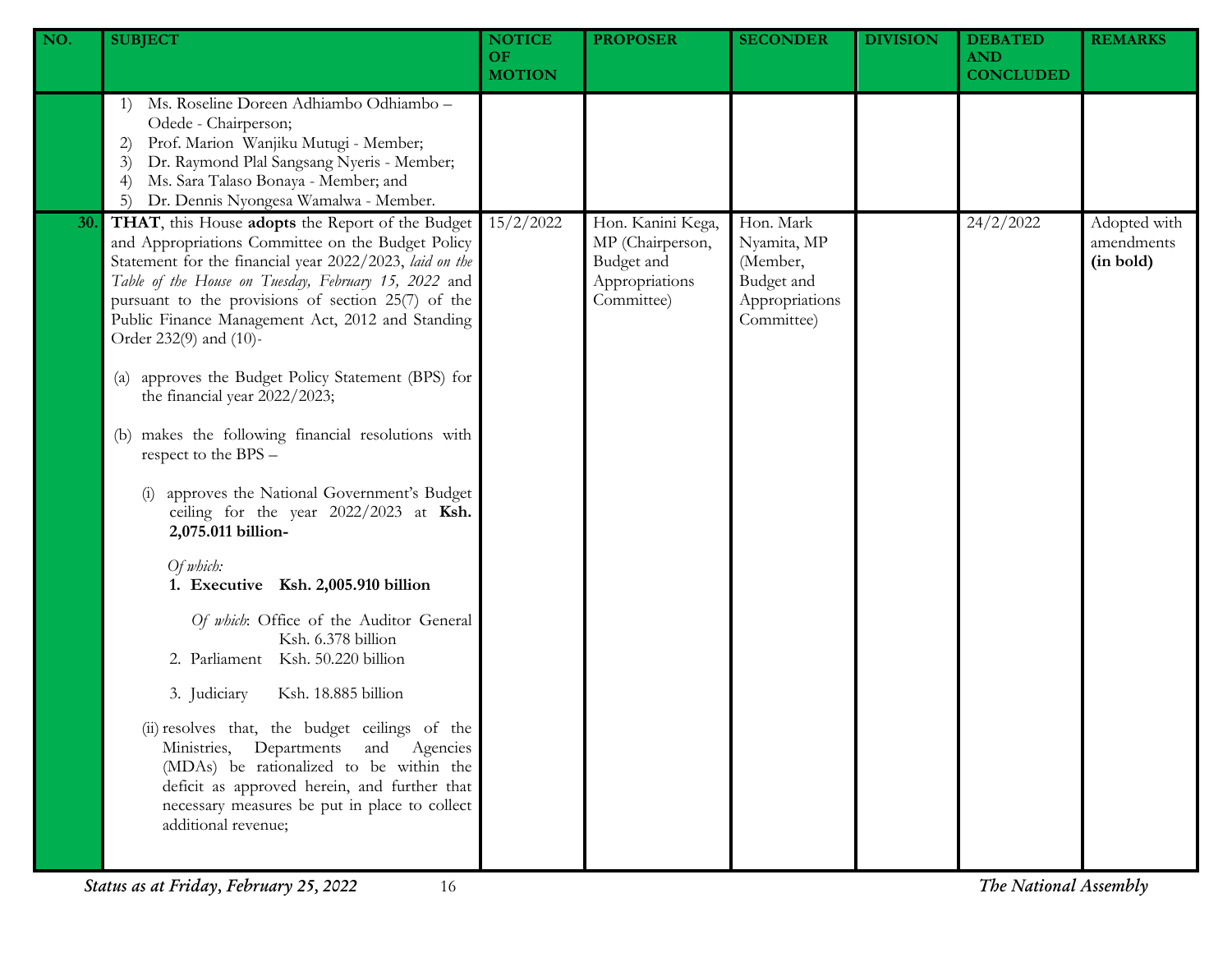| NO. | <b>SUBJECT</b>                                                                                                                                                                                                                                                                                                                                                                                                  | <b>NOTICE</b><br><b>OF</b><br><b>MOTION</b> | <b>PROPOSER</b> | <b>SECONDER</b> | <b>DIVISION</b> | <b>DEBATED</b><br><b>AND</b><br><b>CONCLUDED</b> | <b>REMARKS</b> |
|-----|-----------------------------------------------------------------------------------------------------------------------------------------------------------------------------------------------------------------------------------------------------------------------------------------------------------------------------------------------------------------------------------------------------------------|---------------------------------------------|-----------------|-----------------|-----------------|--------------------------------------------------|----------------|
|     | the County Governments'<br>(iii) approves<br>Equitable Share at Ksh. 370 billion;                                                                                                                                                                                                                                                                                                                               |                                             |                 |                 |                 |                                                  |                |
|     | (iv) approves the Equalization Fund at Ksh. 7.068<br>billion;                                                                                                                                                                                                                                                                                                                                                   |                                             |                 |                 |                 |                                                  |                |
|     | (v) approves the Conditional Grants at Ksh. 37<br>billion, to be distributed in accordance with<br>Annex 4 of the Report of the Budget and<br>Appropriations Committee;                                                                                                                                                                                                                                         |                                             |                 |                 |                 |                                                  |                |
|     | makes the policy resolutions contained in the<br>(c)<br>First Schedule to the Report (Policy Resolutions<br>relating to the Budget Policy Statement for the financial<br><i>year</i> 2022/23);<br>(d) insertion of the following words immediately<br>after paragraph (c)-                                                                                                                                      |                                             |                 |                 |                 |                                                  |                |
|     | "Subject to deletion of "paragraph 78"<br>appearing on page 25 of the Report and<br>substituting thereof with the following new<br>paragraph-                                                                                                                                                                                                                                                                   |                                             |                 |                 |                 |                                                  |                |
|     | "78. The Committee is concerned that the BPS<br>had proposed an overall deficit of Ksh.846<br>billion which has a potential to breach the<br>approved debt ceiling of Ksh. 9 trillion.<br>The Committee therefore urges the<br>National Treasury to amend the debt<br>ceiling to enable them implement the<br>budget<br>rationalize<br>as proposed,<br>expenditure or implement revenue<br>enhancing measures." |                                             |                 |                 |                 |                                                  |                |
|     | That, the consequential amendments be<br>(e)<br>effected in the Report thereof;                                                                                                                                                                                                                                                                                                                                 |                                             |                 |                 |                 |                                                  |                |
|     | orders that the resolutions form the basis for the<br>(f)<br>preparation of the 2022/2023 budget; and,                                                                                                                                                                                                                                                                                                          |                                             |                 |                 |                 |                                                  |                |
|     | (g) resolves that the Budget Policy Statement for the<br>financial year 2022/2023 forms the basis for the<br>introduction of the Division of Revenue Bill,<br>2022.                                                                                                                                                                                                                                             |                                             |                 |                 |                 |                                                  |                |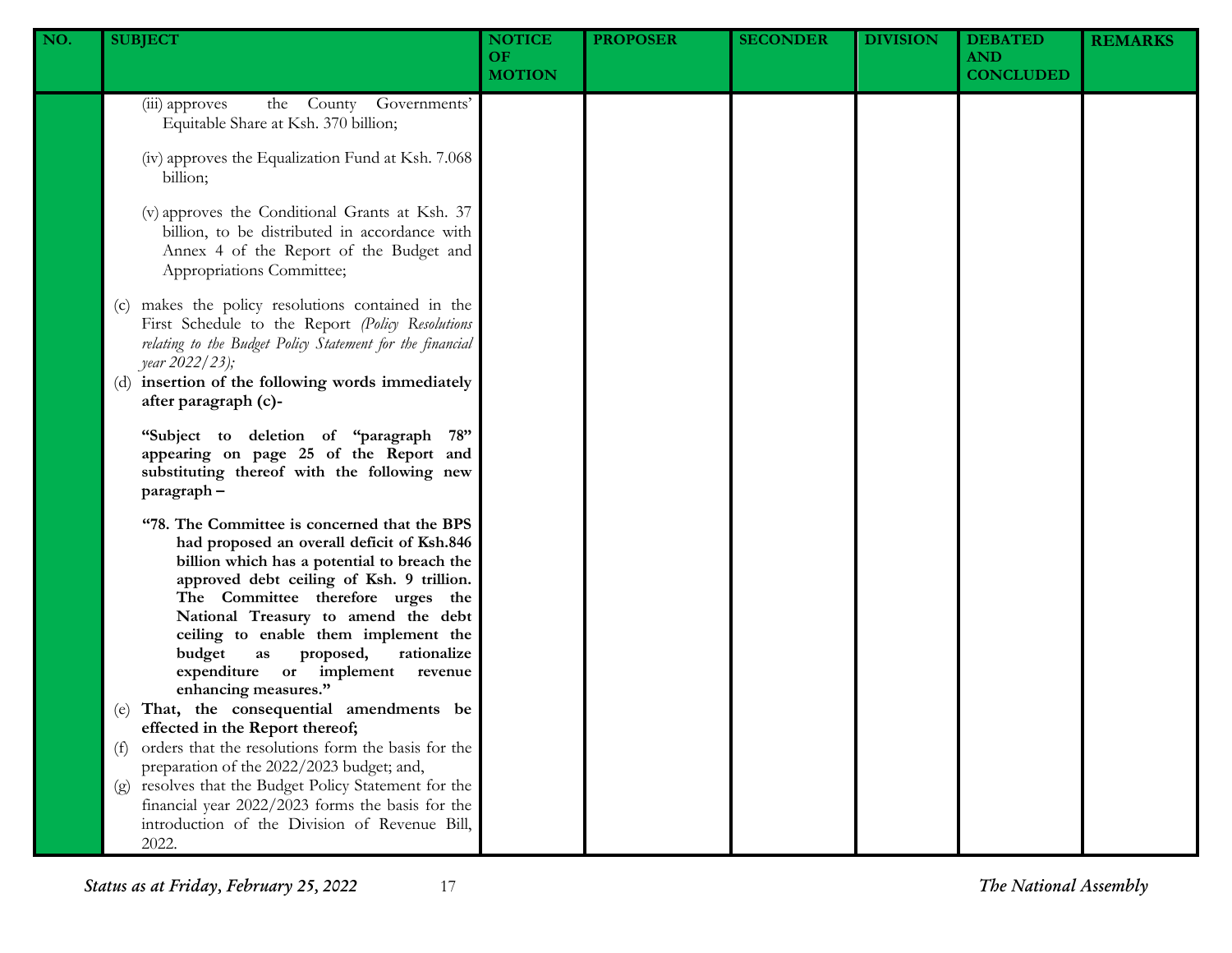| NO. | <b>SUBJECT</b>                                                                                                                                                                                                                                                                                                                                                                                                                                                                                                                                                                                                                                                                                                                                                                                                                                                                                                                                                                                                                                                                                                                                                           | <b>NOTICE</b><br><b>OF</b><br><b>MOTION</b> | <b>PROPOSER</b>                                                                             | <b>SECONDER</b> | <b>DIVISION</b> | <b>DEBATED</b><br><b>AND</b><br><b>CONCLUDED</b> | <b>REMARKS</b>     |
|-----|--------------------------------------------------------------------------------------------------------------------------------------------------------------------------------------------------------------------------------------------------------------------------------------------------------------------------------------------------------------------------------------------------------------------------------------------------------------------------------------------------------------------------------------------------------------------------------------------------------------------------------------------------------------------------------------------------------------------------------------------------------------------------------------------------------------------------------------------------------------------------------------------------------------------------------------------------------------------------------------------------------------------------------------------------------------------------------------------------------------------------------------------------------------------------|---------------------------------------------|---------------------------------------------------------------------------------------------|-----------------|-----------------|--------------------------------------------------|--------------------|
| 31. | THAT, this House adopts the Report of the Budget<br>and Appropriations Committee on the Medium-Term<br>Debt Management Strategy for the financial year<br>2022/2023 submitted by the Cabinet Secretary for the<br>National Treasury pursuant to the provisions of<br>section 33 of the Public Finance Management Act,<br>2012 and Standing Order 232(4), laid on the Table of the<br>House on Tuesday, February 15, 2022 and pursuant to the<br>provisions of section 15(4) of the Public Finance<br>Management Act, 2012 and Standing Order 232(9)<br>and $(10)$ -<br>Medium-Term<br>approves<br>the<br>Debt<br>$\left( \text{a} \right)$<br>Management Strategy for the financial year<br>2022/2023;<br>approves the national borrowing strategy as<br>(b)<br>contained in the 2022/2023 Medium Term<br>Debt Management Strategy, at a level consistent<br>with the fiscal deficit of Ksh. 400 billion or 3 %<br>of GDP, whichever is lower; and,<br>makes the <b>policy</b> resolutions contained in the<br>(c)<br>Second Schedule to the Order Paper (Policy<br>Resolutions relating to the Medium-Term Debt<br>Management Strategy for the financial year 2022/23). | 15/2/2022                                   | Hon. Kanini Kega,<br>MP (Chairperson,<br>Budget and<br>Appropriations<br>Committee)         |                 |                 |                                                  | Awaiting<br>debate |
| 32. | THAT, this House adopts the Eleventh Report of<br>the Special Funds Accounts Committee on Audited<br>Financial Statements for the National Government<br>Constituencies Development Fund for twenty-six<br>(26) Constituencies in the Counties of Mombasa,<br>Kilifi, Kwale, Taita Taveta, Lamu and Tana River for<br>the Financial Years 2013/2014, 2014/2015 and<br>2015/2016, laid on the Table of the House on Thursday,<br>December 2, 2021.                                                                                                                                                                                                                                                                                                                                                                                                                                                                                                                                                                                                                                                                                                                        | 16/2/2022                                   | Hon. (Dr.) Robert<br>Pukose, MP<br>(Member, Special<br>Funds Accounts<br>Committee)         |                 |                 |                                                  | Awaiting<br>debate |
| 33. | THAT, this House adopts the Report of the Public<br>Investments Committee on its consideration of the<br>Special Audit Report on Utilization of COVID-19<br>Funds by the Kenya Medical Supplies Authority, laid<br>on the Table of the House on Wednesday, September 22,<br>2021.                                                                                                                                                                                                                                                                                                                                                                                                                                                                                                                                                                                                                                                                                                                                                                                                                                                                                        | 17/2/2022                                   | The Hon.<br>Abdullswamad<br>Nassir, MP<br>(Chairperson,<br>Public Investments<br>Committee) |                 |                 |                                                  | Awaiting<br>debate |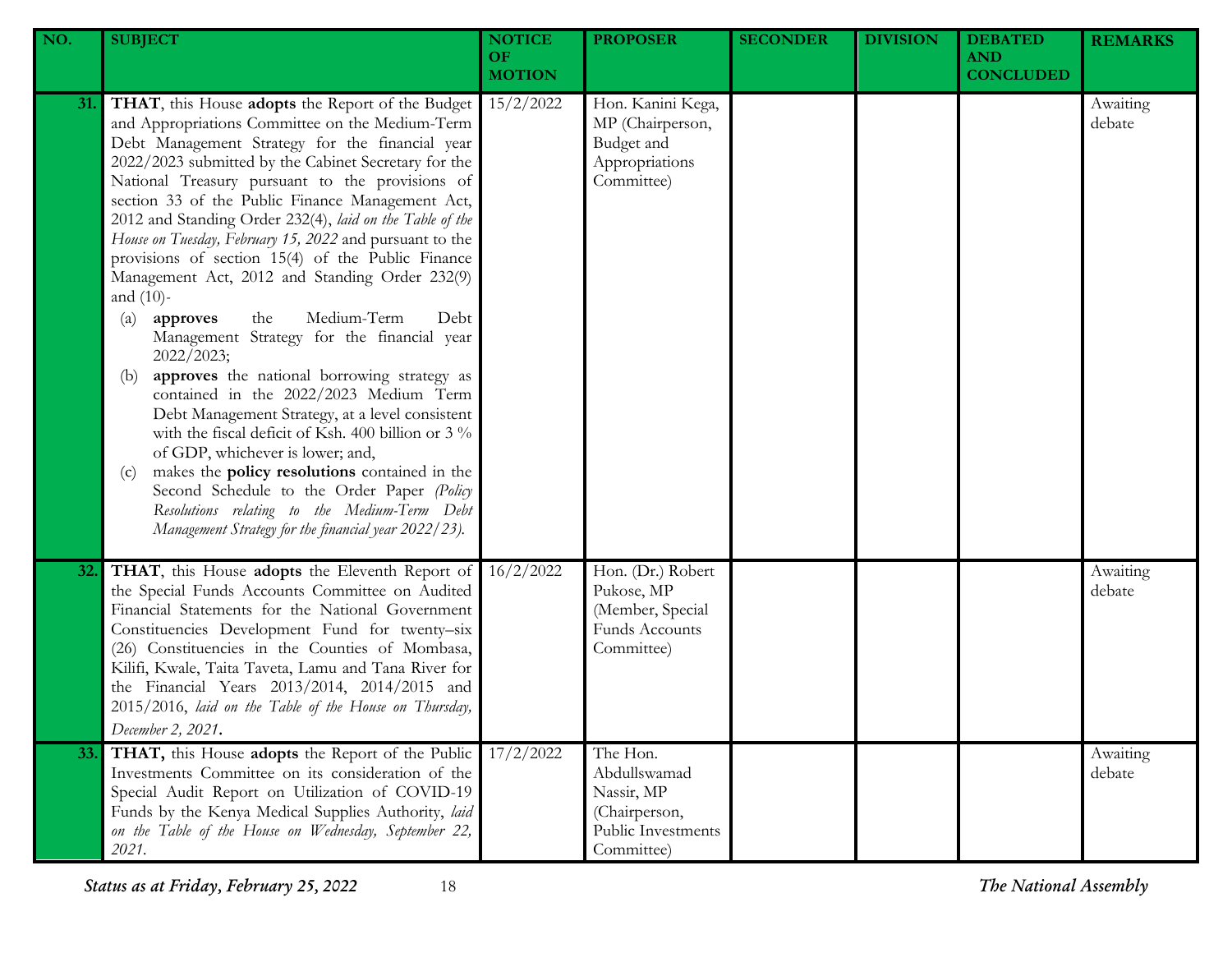| NO. | <b>SUBJECT</b>                                                                                                                                                                                                                                                                                                                                                                                                                                                                                                                                                                                                                                                                                                                                                         | <b>NOTICE</b><br>OF.<br><b>MOTION</b> | <b>PROPOSER</b>                                                                                | <b>SECONDER</b>                                                              | <b>DIVISION</b> | <b>DEBATED</b><br><b>AND</b><br><b>CONCLUDED</b> | <b>REMARKS</b>     |
|-----|------------------------------------------------------------------------------------------------------------------------------------------------------------------------------------------------------------------------------------------------------------------------------------------------------------------------------------------------------------------------------------------------------------------------------------------------------------------------------------------------------------------------------------------------------------------------------------------------------------------------------------------------------------------------------------------------------------------------------------------------------------------------|---------------------------------------|------------------------------------------------------------------------------------------------|------------------------------------------------------------------------------|-----------------|--------------------------------------------------|--------------------|
| 34. | THAT, this House adopts the Report of the Select<br>Committee on the National Government Constituencies<br>Development Fund on its consideration of the list of<br>nominees to the National Government Constituencies<br>Committee<br>Development Fund<br>for<br>Ugenya<br>Constituency, laid on the Table of the House on Thursday,<br>February 17, 2022, and pursuant to the provisions of<br>section 43(4) of the National Government Constituency<br>Development Fund Act, 2015 and paragraphs 5(2) and<br>(10) of the National Government Constituencies<br>Development Fund Regulations, 2016, approves the list<br>nominees for appointment to the Ugenya<br>of<br><b>Constituency Committee</b> of the National Government<br>Constituencies Development Fund. | 17/2/2022                             | Hon. Wafula<br>Wamunyinyi, MP<br>(Chairperson,<br>Select Committee<br>on NG-CDF)               | Hon. Ferdinand<br>Wanyonyi, MP<br>(Member, Select<br>Committee on<br>NG-CDF) |                 | 22/2/2022                                        | Adopted            |
| 35. | THAT, this House adopts the Report of the<br>Committee on Delegated Legislation on its<br>consideration of the Public Finance Management<br>(National Roads Toll Fund) Regulations, 2021, laid on the<br>Table of the House on Thursday, February 17, 2022, and<br>pursuant to the provisions of section 24 (4) of the Public<br>Finance Management Act, 2012 and section 6A of the<br>Public Roads Toll Act, approves the Public Finance<br>Management (National Roads Toll Fund) Regulations,<br>2021, published as Legal Notice No. 222 of 2021.                                                                                                                                                                                                                    | 17/2/2022                             | William<br>Hon.<br>Kamket, MP<br>(Chairperson,<br>Committee<br>on<br>Delegated<br>Legislation) |                                                                              |                 |                                                  | Awaiting<br>debate |
| 36. | THAT, this House adopts the Report of the Select<br>Committee on Implementation on its consideration of<br>the Implementation Status of the Report of the<br>Departmental Committee on Lands on its<br>consideration of the Petition by former workers of the<br>late Mayer Jacob Samuels regarding the invasion and<br>eviction of the workers from their land in Roysambu<br>Constituency by the Kenya Defence Forces, laid on the<br>Table of the House on Wednesday, December 22, 2021.                                                                                                                                                                                                                                                                            | 22/2/2022                             | The Hon. Moitalel<br>Ole Kenta, MP<br>(Chairperson,<br>Committee on<br>Implementation)         |                                                                              |                 |                                                  | Awaiting<br>debate |
| 37. | THAT, this House adopts the Report of the Select<br>Committee on Implementation on its consideration of<br>the Implementation Status of the Report of the<br>Departmental Committee on Lands on a Petition on<br>irregular renewal of leases of land by Del Monte<br>Kenya Limited, laid on the Table of the House on<br>Wednesday, December 22, 2021.<br>Status as at Friday, February 25, 2022<br>19                                                                                                                                                                                                                                                                                                                                                                 | 22/2/2022                             | The Hon. Moitalel<br>Ole Kenta, MP<br>(Chairperson,<br>Committee on<br>Implementation)         |                                                                              |                 | The National Assembly                            | Awaiting<br>debate |